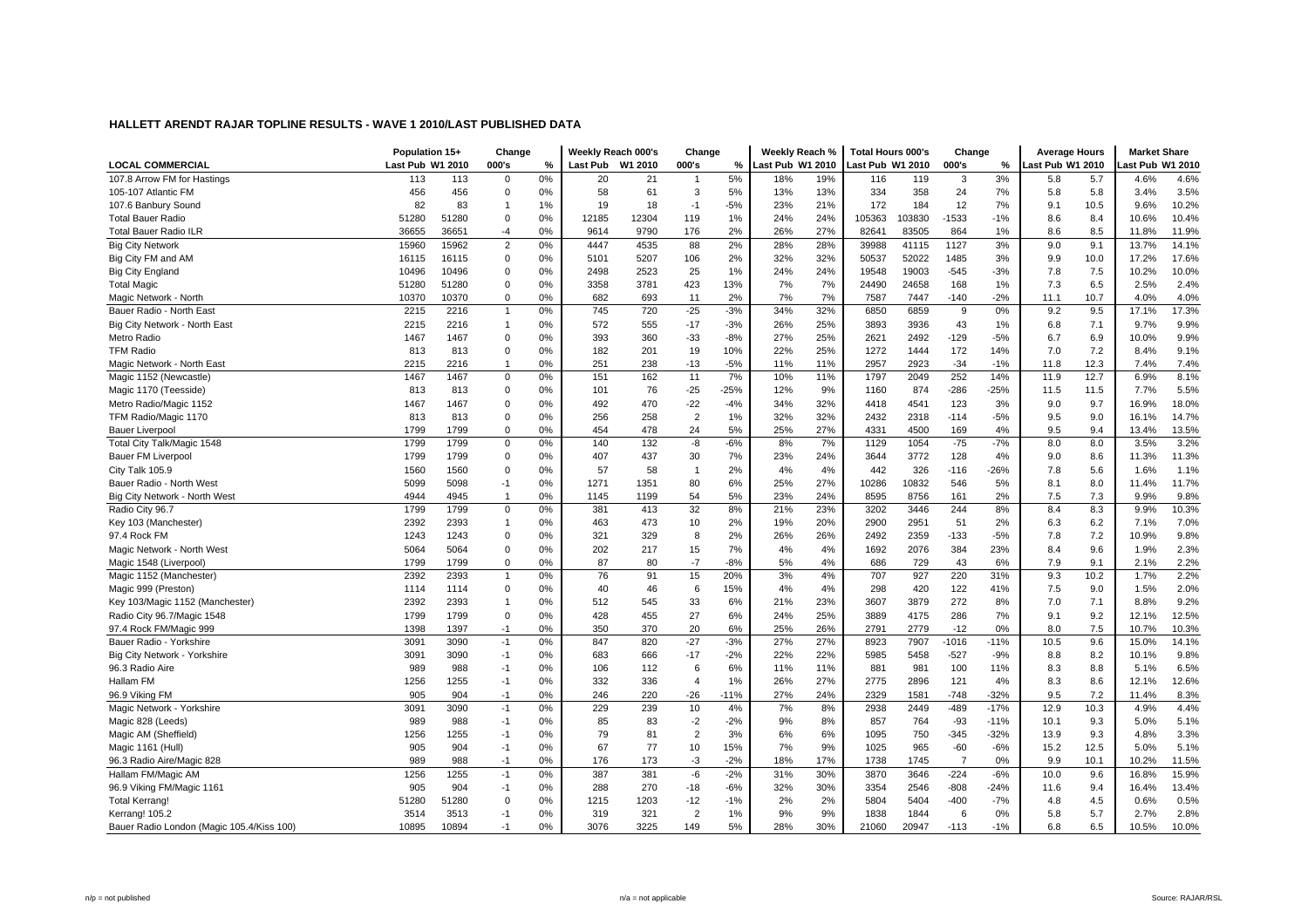|                                       | Population 15+   |       | Change       |      |                 | Weekly Reach 000's | Change         |        | Weekly Reach %   |       | <b>Total Hours 000's</b> |        | Change         |        | <b>Average Hours</b> |      | <b>Market Share</b> |       |
|---------------------------------------|------------------|-------|--------------|------|-----------------|--------------------|----------------|--------|------------------|-------|--------------------------|--------|----------------|--------|----------------------|------|---------------------|-------|
| <b>LOCAL COMMERCIAL</b>               | Last Pub W1 2010 |       | 000's        | $\%$ | <b>Last Pub</b> | W1 2010            | 000's          | %      | Last Pub W1 2010 |       | ast Pub W1 2010          |        | 000's          | %      | ast Pub W1 2010      |      | ast Pub W1 2010     |       |
| Kiss 100 FM                           | 10895            | 10894 | -1           | 0%   | 1605            | 1667               | 62             | 4%     | 15%              | 15%   | 8669                     | 8563   | $-106$         | $-1%$  | 5.4                  | 5.1  | 4.3%                | 4.1%  |
| Magic 105.4                           | 10895            | 10894 | $-1$         | 0%   | 1821            | 2005               | 184            | 10%    | 17%              | 18%   | 12391                    | 12385  | -6             | 0%     | 6.8                  | 6.2  | 6.1%                | 5.9%  |
| <b>Total Kiss Network</b>             | 51280            | 51280 | $\mathbf 0$  | 0%   | 3385            | 3399               | 14             | 0%     | 7%               | 7%    | 18449                    | 17097  | $-1352$        | $-7%$  | 5.5                  | 5.0  | 1.8%                | 1.7%  |
| <b>Kiss East</b>                      | 2046             | 2046  | $\Omega$     | 0%   | 336             | 340                | $\overline{4}$ | 1%     | 16%              | 17%   | 2582                     | 2466   | $-116$         | $-4%$  | 7.7                  | 7.2  | 6.2%                | 5.7%  |
| <b>Kiss West</b>                      | 2353             | 2349  | $-4$         | 0%   | 321             | 351                | 30             | 9%     | 14%              | 15%   | 1822                     | 1968   | 146            | 8%     | 5.7                  | 5.6  | 3.8%                | 4.1%  |
| Bauer Radio Total Scotland            | 4303             | 4303  | $\mathbf 0$  | 0%   | 1700            | 1782               | 82             | 5%     | 40%              | 41%   | 18275                    | 20136  | 1861           | 10%    | 10.7                 | 11.3 | 23.8%               | 25.4% |
| <b>Big City Scotland</b>              | 4068             | 4067  | -1           | 0%   | 1443            | 1457               | 14             | 1%     | 35%              | 36%   | 15239                    | 14981  | $-258$         | $-2%$  | 10.6                 | 10.3 | 20.1%               | 20.2% |
| Bauer Radio Central Scotland          | 2829             | 2828  | -1           | 0%   | 981             | 1017               | 36             | 4%     | 35%              | 36%   | 9549                     | 10975  | 1426           | 15%    | 9.7                  | 10.8 | 20.0%               | 22.3% |
| <b>Total Radio Clyde</b>              | 1837             | 1836  | $-1$         | 0%   | 645             | 664                | 19             | 3%     | 35%              | 36%   | 5770                     | 6524   | 754            | 13%    | 9.0                  | 9.8  | 19.1%               | 20.9% |
| Clyde 1 FM                            | 1837             | 1836  | $-1$         | 0%   | 567             | 569                | $\overline{2}$ | 0%     | 31%              | 31%   | 4707                     | 4773   | 66             | 1%     | 8.3                  | 8.4  | 15.6%               | 15.3% |
| Clyde 2                               | 1837             | 1836  | $-1$         | 0%   | 181             | 221                | 40             | 22%    | 10%              | 12%   | 1063                     | 1750   | 687            | 65%    | 5.9                  | 7.9  | 3.5%                | 5.6%  |
| <b>Total Radio Forth</b>              | 1090             | 1089  | $-1$         | 0%   | 340             | 360                | 20             | 6%     | 31%              | 33%   | 3778                     | 4451   | 673            | 18%    | 11.1                 | 12.3 | 19.5%               | 22.6% |
| ForthOne                              | 1090             | 1089  | -1           | 0%   | 314             | 326                | 12             | 4%     | 29%              | 30%   | 3287                     | 3896   | 609            | 19%    | 10.5                 | 11.9 | 17.0%               | 19.7% |
| Forth <sub>2</sub>                    | 1090             | 1089  | -1           | 0%   | 78              | 88                 | 10             | 13%    | 7%               | 8%    | 491                      | 555    | 64             | 13%    | 6.3                  | 6.3  | 2.5%                | 2.8%  |
| C.F.M.Radio                           | 246              | 246   | 0            | 0%   | 91              | 99                 | 8              | 9%     | 37%              | 40%   | 883                      | 933    | 50             | 6%     | 9.7                  | 9.4  | 19.2%               | 20.9% |
| Moray Firth Radio                     | 231              | 232   | -1           | 0%   | 117             | 126                | 9              | 8%     | 50%              | 54%   | 1400                     | 1703   | 303            | 22%    | 12.0                 | 13.5 | 25.4%               | 29.6% |
| <b>Total Northsound Radio</b>         | 311              | 311   | $\mathbf 0$  | 0%   | 147             | 146                | $-1$           | $-1%$  | 47%              | 47%   | 1819                     | 1718   | $-101$         | $-6%$  | 12.4                 | 11.7 | 29.6%               | 28.8% |
| Northsound One                        | 311              | 311   | $\Omega$     | 0%   | 120             | 122                | $\overline{2}$ | 2%     | 39%              | 39%   | 1299                     | 1306   | $\overline{7}$ | 1%     | 10.8                 | 10.7 | 21.2%               | 21.9% |
| Northsound Two                        | 311              | 311   | $\mathbf 0$  | 0%   | 57              | 53                 | $-4$           | $-7%$  | 18%              | 17%   | 520                      | 412    | $-108$         | $-21%$ | 9.0                  | 7.8  | 8.5%                | 6.9%  |
| Radio Borders                         | 106              | 106   | $\Omega$     | 0%   | 52              | 55                 | 3              | 6%     | 49%              | 52%   | 714                      | 668    | -46            | $-6%$  | 13.7                 | 12.1 | 32.4%               | 31.6% |
| <b>Total Radio Tay</b>                | 372              | 372   | $\mathbf 0$  | 0%   | 149             | 153                | $\overline{4}$ | 3%     | 40%              | 41%   | 1889                     | 1847   | $-42$          | $-2%$  | 12.6                 | 12.1 | 27.0%               | 26.1% |
| Tay-FM                                | 372              | 372   | $\Omega$     | 0%   | 98              | 99                 | $\overline{1}$ | 1%     | 26%              | 27%   | 1028                     | 1025   | $-3$           | 0%     | 10.5                 | 10.3 | 14.7%               | 14.5% |
| Tay-AM                                | 372              | 372   | $\mathbf 0$  | 0%   | 76              | 77                 | $\mathbf{1}$   | 1%     | 20%              | 21%   | 860                      | 822    | -38            | $-4%$  | 11.3                 | 10.7 | 12.3%               | 11.6% |
| <b>West Sound</b>                     | 387              | 387   | $\mathbf 0$  | 0%   | 167             | 175                | 8              | 5%     | 43%              | 45%   | 1814                     | 1922   | 108            | 6%     | 10.8                 | 11.0 | 27.3%               | 27.6% |
| Downtown Radio (DTR) / 97.4 Cool FM   | 1407             | 1408  | -1           | 0%   | 537             | 533                | $-4$           | $-1%$  | 38%              | 38%   | 6203                     | 6288   | 85             | 1%     | 11.5                 | 11.8 | 22.3%               | 22.5% |
| 97.4 Cool FM                          | 962              | 962   | 0            | 0%   | 344             | 340                | $-4$           | $-1%$  | 36%              | 35%   | 3456                     | 3856   | 400            | 12%    | 10.0                 | 11.3 | 18.8%               | 20.5% |
| Downtown Radio (DTR)                  | 1407             | 1408  | -1           | 0%   | 235             | 226                | -9             | $-4%$  | 17%              | 16%   | 2747                     | 2433   | $-314$         | $-11%$ | 11.7                 | 10.7 | 9.9%                | 8.7%  |
| Wave 105 FM                           | 1732             | 1732  | $\Omega$     | 0%   | 388             | 387                | $-1$           | 0%     | 22%              | 22%   | 3582                     | 3674   | 92             | 3%     | 9.2                  | 9.5  | 9.1%                | 9.3%  |
| 107 The Bee                           | 183              | 184   | $\mathbf{1}$ | 1%   | 20              | 25                 | 5              | 25%    | 11%              | 14%   | 313                      | 296    | $-17$          | $-5%$  | 15.4                 | 11.9 | 11.7%               | 10.5% |
| <b>Total Broadcast Co</b>             | n/p              | 418   | n/a          | n/a  | n/p             | 54                 | n/a            | n/a    | n/p              | 13%   | n/p                      | 354    | n/a            | n/a    | n/p                  | 6.5  | n/p                 | 3.8%  |
| Fire 107.6 FM                         | 285              | 285   | $\mathbf 0$  | 0%   | 31              | 37                 | 6              | 19%    | 11%              | 13%   | 139                      | 170    | 31             | 22%    | 4.5                  | 4.5  | 2.2%                | 2.7%  |
| Star Radio in North Somerset          | 133              | 133   | $\mathbf 0$  | 0%   | 19              | 17                 | $-2$           | $-11%$ | 14%              | 13%   | 176                      | 184    | 8              | 5%     | 9.2                  | 10.8 | 6.0%                | 6.4%  |
| <b>Central FM</b>                     | 216              | 217   | $\mathbf{1}$ | 0%   | 44              | 41                 | $-3$           | $-7%$  | 20%              | 19%   | 350                      | 267    | -83            | $-24%$ | 8.0                  | 6.5  | 8.2%                | 6.6%  |
| <b>Total Cheshire Radio</b>           | 366              | 366   | $\Omega$     | 0%   | 56              | 62                 | 6              | 11%    | 15%              | 17%   | 372                      | 387    | 15             | 4%     | 6.6                  | 6.3  | 5.5%                | 5.7%  |
| Cheshire's Silk 106.9                 | 179              | 179   | $\Omega$     | 0%   | 20              | 25                 | 5              | 25%    | 11%              | 14%   | 60                       | 82     | 22             | 37%    | 2.9                  | 3.3  | 1.8%                | 2.6%  |
| Chester's Dee 106.3                   | 187              | 187   | $\Omega$     | 0%   | 36              | 37                 | $\mathbf{1}$   | 3%     | 19%              | 20%   | 312                      | 305    | $-7$           | $-2%$  | 8.8                  | 8.3  | 9.1%                | 8.5%  |
| <b>Total CN Radio</b>                 | 867              | 868   | -1           | 0%   | 233             | 230                | $-3$           | $-1%$  | 27%              | 27%   | 1880                     | 1968   | 88             | 5%     | 8.1                  | 8.6  | 10.7%               | 11.0% |
| The Bay                               | 323              | 324   | -1           | 0%   | 95              | 92                 | $-3$           | $-3%$  | 29%              | 28%   | 734                      | 747    | 13             | 2%     | 7.8                  | 8.1  | 11.1%               | 11.2% |
| Citybeat 96.7/102.5FM                 | 544              | 544   | $\mathbf 0$  | 0%   | 128             | 112                | $-16$          | $-13%$ | 24%              | 21%   | 1184                     | 1033   | $-151$         | $-13%$ | 9.2                  | 9.3  | 11.2%               | 9.6%  |
| Lakeland Radio                        | 52               | 52    | $\Omega$     | 0%   | 15              | 15                 | $\mathbf 0$    | 0%     | 30%              | 29%   | 114                      | 126    | 12             | 11%    | 7.3                  | 8.3  | 10.4%               | 11.4% |
| The Coast                             | 1662             | 1661  | -1           | 0%   | 117             | 113                | $-4$           | $-3%$  | 7%               | 7%    | 772                      | 724    | $-48$          | $-6%$  | 6.6                  | 6.4  | 2.0%                | 1.9%  |
| <b>Connect FM</b>                     | 224              | 225   | -1           | 0%   | 40              | 37                 | $-3$           | $-8%$  | 18%              | 16%   | 382                      | 320    | $-62$          | $-16%$ | 9.5                  | 8.7  | 8.9%                | 7.3%  |
| Connect FM Peterborough (was Lite FM) | 186              | 187   | -1           | 1%   | 23              | 18                 | $-5$           | $-22%$ | 12%              | 10%   | 122                      | 84     | $-38$          | $-31%$ | 5.3                  | 4.6  | 3.2%                | 2.2%  |
| Dream 107.7 FM                        | 231              | 231   | $\mathbf 0$  | 0%   | 21              | 19                 | $-2$           | $-10%$ | 9%               | 8%    | 139                      | 115    | $-24$          | $-17%$ | 6.7                  | 5.9  | 3.0%                | 2.4%  |
| 3FM                                   | 68               | 68    | $\Omega$     | 0%   | 22              | 24                 | $\overline{2}$ | 9%     | 32%              | 35%   | 212                      | 242    | 30             | 14%    | 9.8                  | 10.2 | 13.7%               | 15.4% |
| Total Global Radio (UK)               | 51280            | 51280 | $\mathbf 0$  | 0%   | 18132           | 18559              | 427            | 2%     | 35%              | 36%   | 165558                   | 164509 | $-1049$        | $-1%$  | 9.1                  | 8.9  | 16.6%               | 16.4% |
| Chill                                 | 51280            | 51280 | $\Omega$     | 0%   | 198             | 160                | $-38$          | $-19%$ | $*$ %            | $*$ % | 863                      | 563    | $-300$         | $-35%$ | 4.4                  | 3.5  | 0.1%                | 0.1%  |
| Classic FM                            | 51280            | 51280 | $\mathbf 0$  | 0%   | 5134            | 5515               | 381            | 7%     | 10%              | 11%   | 34995                    | 37049  | 2054           | 6%     | 6.8                  | 6.7  | 3.5%                | 3.7%  |
| Galaxy Network (UK)                   | 51280            | 51280 | $\mathbf 0$  | 0%   | 3831            | 3972               | 141            | 4%     | 7%               | 8%    | 26246                    | 25864  | $-382$         | $-1%$  | 6.9                  | 6.5  | 2.6%                | 2.6%  |
|                                       | 51280            | 51280 | $\Omega$     | 0%   | 1221            | 1188               | $-33$          | $-3%$  | 2%               | 2%    | 12228                    | 11102  | $-1126$        | $-9%$  | 10.0                 | 9.3  | 1.2%                | 1.1%  |
| Gold Network (UK)                     |                  |       |              |      |                 |                    |                |        |                  |       |                          |        |                |        |                      |      |                     |       |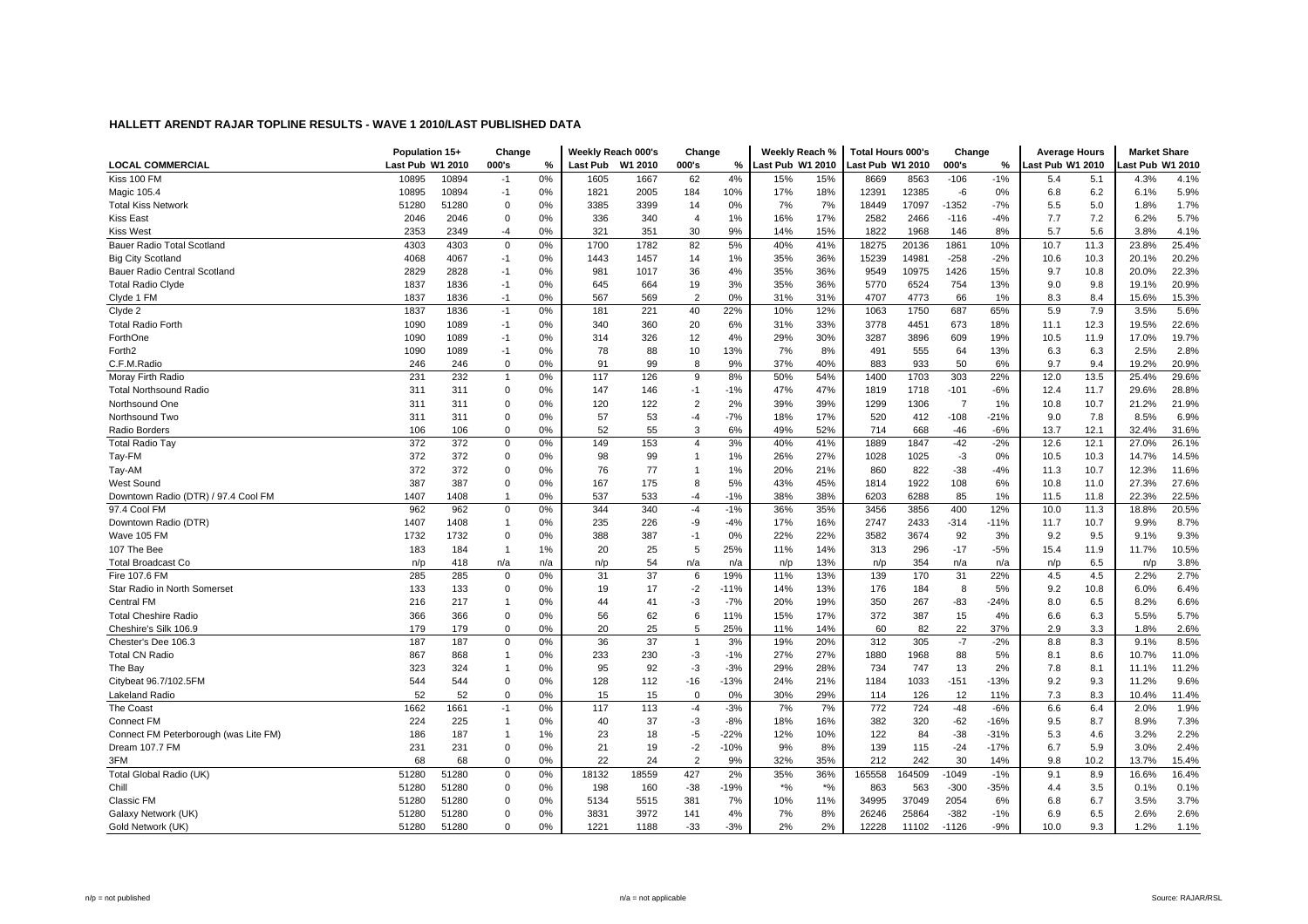| <b>LOCAL COMMERCIAL</b>                          | Population 15+            |       | Change<br>000's |         | Weekly Reach 000's<br><b>Last Pub</b> | W1 2010 | Change<br>000's |         | Weekly Reach %<br>Last Pub W1 2010 |       | <b>Total Hours 000's</b><br>ast Pub W1 2010 |        | Change<br>000's |            | <b>Average Hours</b><br>ast Pub W1 2010 |      | <b>Market Share</b><br>ast Pub W1 2010 |       |
|--------------------------------------------------|---------------------------|-------|-----------------|---------|---------------------------------------|---------|-----------------|---------|------------------------------------|-------|---------------------------------------------|--------|-----------------|------------|-----------------------------------------|------|----------------------------------------|-------|
| Heart Network (UK)                               | Last Pub W1 2010<br>51280 | 51280 | $\mathbf 0$     | %<br>0% | 7263                                  | 7365    | 102             | %<br>1% | 14%                                | 14%   | 58720                                       | 58058  | $-662$          | %<br>$-1%$ | 8.1                                     | 7.9  | 5.9%                                   | 5.8%  |
| Total LBC (UK)                                   | 51280                     | 51280 | 0               | $0\%$   | 1042                                  | 1044    | $\overline{2}$  | 0%      | 2%                                 | 2%    | 12882                                       | 13311  | 429             | 3%         | 12.4                                    | 12.8 | 1.3%                                   | 1.3%  |
| Total XFM (UK)                                   | 51280                     | 51280 | $\mathbf 0$     | 0%      | 881                                   | 871     | $-10$           | $-1%$   | 2%                                 | 2%    | 4297                                        | 4374   | 77              | 2%         | 4.9                                     | 5.0  | 0.4%                                   | 0.4%  |
| Global Radio London (ILR)                        | 10895                     | 10894 | $-1$            | 0%      | 4385                                  | 4602    | 217             | 5%      | 40%                                | 42%   | 42396                                       | 41838  | $-558$          | $-1%$      | 9.7                                     | 9.1  | 21.0%                                  | 19.9% |
| Global Radio (ILR)                               | 41743                     | 41742 | $-1$            | 0%      | 12903                                 | 13215   | 312             | 2%      | 31%                                | 32%   | 119831                                      | 119238 | $-593$          | 0%         | 9.3                                     | 9.0  | 14.9%                                  | 14.8% |
| Fun Radio                                        | 10895                     | 10895 | $\mathbf{0}$    | 0%      | 28                                    | 28      | $\Omega$        | 0%      | $\star o_0$                        | $*$ % | 69                                          | 122    | 53              | 77%        | 2.5                                     | 4.3  | $*9/0$                                 | 0.1%  |
| Galaxy Network (ILR)                             | 26303                     | 26303 | $\mathbf 0$     | 0%      | 3382                                  | 3452    | 70              | 2%      | 13%                                | 13%   | 23562                                       | 23578  | 16              | 0%         | 7.0                                     | 6.8  | 4.8%                                   | 4.8%  |
| Choice FM London                                 | 10895                     | 10894 | $-1$            | 0%      | 528                                   | 526     | $-2$            | 0%      | 5%                                 | 5%    | 3498                                        | 2398   | $-1100$         | $-31%$     | 6.6                                     | 4.6  | 1.7%                                   | 1.1%  |
| Galaxy Birmingham                                | 2099                      | 2099  | 0               | 0%      | 330                                   | 334     | $\overline{4}$  | 1%      | 16%                                | 16%   | 2054                                        | 1940   | $-114$          | $-6%$      | 6.2                                     | 5.8  | 5.2%                                   | 5.1%  |
| Galaxy Manchester                                | 2811                      | 2811  | 0               | 0%      | 500                                   | 509     | $\mathbf{Q}$    | 2%      | 18%                                | 18%   | 3240                                        | 3227   | $-13$           | 0%         | 6.5                                     | 6.3  | 6.5%                                   | 6.3%  |
| <b>Galaxy North East</b>                         | 2191                      | 2193  | $\overline{2}$  | 0%      | 516                                   | 505     | $-11$           | $-2%$   | 24%                                | 23%   | 3936                                        | 3685   | $-251$          | $-6%$      | 7.6                                     | 7.3  | 9.9%                                   | 9.4%  |
| Galaxy Scotland (was XFM Scotland)               | 2711                      | 2711  | $\Omega$        | 0%      | 312                                   | 391     | 79              | 25%     | 11%                                | 14%   | 1813                                        | 2451   | 638             | 35%        | 5.8                                     | 6.3  | 4.0%                                   | 5.2%  |
| Galaxy Scotland (East) (was XFM Scotland (East)) | 1186                      | 1186  | $\mathbf 0$     | 0%      | 124                                   | 142     | 18              | 15%     | 10%                                | 12%   | 844                                         | 839    | $-5$            | $-1%$      | 6.8                                     | 5.9  | 4.0%                                   | 3.9%  |
| Galaxy Scotland (West) (was XFM Scotland (West)) | 1703                      | 1702  | -1              | 0%      | 208                                   | 276     | 68              | 33%     | 12%                                | 16%   | 1065                                        | 1725   | 660             | 62%        | 5.1                                     | 6.2  | 3.9%                                   | 6.1%  |
| Galaxy South Coast (was 103.2 Power FM)          | 1133                      | 1133  | $\mathbf 0$     | 0%      | 186                                   | 184     | $-2$            | $-1%$   | 16%                                | 16%   | 1246                                        | 1592   | 346             | 28%        | 6.7                                     | 8.7  | 4.8%                                   | 6.1%  |
| Galaxy Yorkshire                                 | 4462                      | 4461  | $-1$            | 0%      | 978                                   | 1017    | 39              | 4%      | 22%                                | 23%   | 7637                                        | 7754   | 117             | 2%         | 7.8                                     | 7.6  | 9.1%                                   | 9.6%  |
| Gold Network (ILR)                               | 29182                     | 29181 | $-1$            | 0%      | 1023                                  | 988     | $-35$           | $-3%$   | 4%                                 | 3%    | 10630                                       | 9373   | $-1257$         | $-12%$     | 10.4                                    | 9.5  | 1.8%                                   | 1.6%  |
| <b>Gold Bedford</b>                              | 605                       | 605   | $\mathbf 0$     | 0%      | 28                                    | 19      | -9              | $-32%$  | 5%                                 | 3%    | 207                                         | 214    | $\overline{7}$  | 3%         | 7.3                                     | 11.2 | 1.8%                                   | 1.9%  |
| Gold Berkshire/North Hampshire                   | 742                       | 741   | $-1$            | 0%      | 29                                    | 29      | $\mathbf 0$     | 0%      | 4%                                 | 4%    | 246                                         | 208    | $-38$           | $-15%$     | 8.4                                     | 7.1  | 1.6%                                   | 1.4%  |
| Gold Birmingham                                  | 2054                      | 2055  | -1              | 0%      | 79                                    | 57      | $-22$           | $-28%$  | 4%                                 | 3%    | 776                                         | 683    | $-93$           | $-12%$     | 9.8                                     | 12.1 | 2.0%                                   | 1.8%  |
| Gold Bristol/Bath/Wiltshire                      | 1351                      | 1350  | $-1$            | 0%      | 64                                    | 68      | $\overline{4}$  | 6%      | 5%                                 | 5%    | 785                                         | 633    | $-152$          | $-19%$     | 12.3                                    | 9.2  | 3.0%                                   | 2.3%  |
| <b>Gold Coventry</b>                             | 653                       | 653   | $\mathbf 0$     | 0%      | 19                                    | 17      | $-2$            | $-11%$  | 3%                                 | 3%    | 181                                         | 185    | $\overline{4}$  | 2%         | 9.6                                     | 10.6 | 1.4%                                   | 1.4%  |
| <b>Gold Crawley</b>                              | 373                       | 373   | $\mathbf 0$     | 0%      | 6                                     | 8       | $\overline{2}$  | 33%     | 1%                                 | 2%    | 111                                         | 59     | $-52$           | $-47%$     | 20.1                                    | 6.9  | 1.4%                                   | 0.7%  |
| <b>Gold Derby</b>                                | 455                       | 454   | $-1$            | 0%      | 17                                    | 16      | $-1$            | $-6%$   | 4%                                 | 4%    | 213                                         | 181    | $-32$           | $-15%$     | 12.7                                    | 11.1 | 2.5%                                   | 2.1%  |
| Gold Devon                                       | 540                       | 541   | $\overline{1}$  | 0%      | 8                                     | 9       | $\mathbf{1}$    | 13%     | 1%                                 | 2%    | 75                                          | 80     | 5               | 7%         | 9.3                                     | 9.4  | 0.7%                                   | 0.7%  |
| <b>Gold Dorset</b>                               | 604                       | 606   | $\overline{2}$  | 0%      | 26                                    | 21      | $-5$            | $-19%$  | 4%                                 | 3%    | 268                                         | 335    | 67              | 25%        | 10.1                                    | 16.2 | 1.9%                                   | 2.4%  |
| <b>Gold Essex</b>                                | 1227                      | 1227  | 0               | 0%      | 54                                    | 55      | -1              | 2%      | 4%                                 | 4%    | 770                                         | 720    | $-50$           | $-6%$      | 14.4                                    | 13.2 | 2.8%                                   | 2.6%  |
| <b>Gold Gloucester</b>                           | 406                       | 407   | 1               | 0%      | 14                                    | 15      | $\overline{1}$  | 7%      | 4%                                 | 4%    | 198                                         | 183    | $-15$           | $-8%$      | 13.7                                    | 12.4 | 2.3%                                   | 2.1%  |
| <b>Gold Hampshire</b>                            | 1133                      | 1133  | $\mathbf 0$     | 0%      | 54                                    | 60      | 6               | 11%     | 5%                                 | 5%    | 678                                         | 728    | 50              | 7%         | 12.5                                    | 12.1 | 2.6%                                   | 2.8%  |
| <b>Gold Kent</b>                                 | 1166                      | 1165  | $-1$            | 0%      | 33                                    | 25      | -8              | $-24%$  | 3%                                 | 2%    | 275                                         | 176    | -99             | -36%       | 8.3                                     | 6.9  | 1.0%                                   | 0.6%  |
| Gold London                                      | 10895                     | 10894 | $-1$            | 0%      | 258                                   | 269     | 11              | 4%      | 2%                                 | 2%    | 2548                                        | 2018   | $-530$          | $-21%$     | 9.9                                     | 7.5  | 1.3%                                   | 1.0%  |
| Gold Lutor                                       | 1043                      | 1042  | $-1$            | 0%      | 21                                    | 24      | 3               | 14%     | 2%                                 | 2%    | 197                                         | 191    | -6              | $-3%$      | 9.2                                     | 7.8  | 1.0%                                   | 0.9%  |
| <b>Gold Manchester</b>                           | 2393                      | 2394  | $\overline{1}$  | 0%      | 57                                    | 76      | 19              | 33%     | 2%                                 | 3%    | 618                                         | 791    | 173             | 28%        | 10.8                                    | 10.4 | 1.5%                                   | 1.9%  |
| Gold Norfolk/Suffolk                             | 1158                      | 1157  | $-1$            | 0%      | 50                                    | 54      | $\overline{4}$  | 8%      | 4%                                 | 5%    | 502                                         | 552    | 50              | 10%        | 10.0                                    | 10.2 | 2.1%                                   | 2.2%  |
| <b>Gold Norfolk</b>                              | 648                       | 647   | $-1$            | 0%      | 28                                    | 26      | $-2$            | $-7%$   | 4%                                 | 4%    | 359                                         | 245    | $-114$          | $-32%$     | 12.7                                    | 9.4  | 2.6%                                   | 1.8%  |
| <b>Gold Suffolk</b>                              | 517                       | 516   | $-1$            | 0%      | 22                                    | 28      | 6               | 27%     | 4%                                 | 6%    | 163                                         | 319    | 156             | 96%        | 7.3                                     | 11.2 | 1.6%                                   | 2.9%  |
| Gold North Wales/Cheshire                        | 383                       | 382   | $-1$            | 0%      | 10                                    | 10      | $\mathbf 0$     | 0%      | 3%                                 | 3%    | 101                                         | 97     | $-4$            | $-4%$      | 10.1                                    | 9.8  | 1.4%                                   | 1.3%  |
| <b>Gold Northampton</b>                          | 549                       | 549   | $\mathbf 0$     | 0%      | 20                                    | 27      | $\overline{7}$  | 35%     | 4%                                 | 5%    | 220                                         | 192    | $-28$           | $-13%$     | 10.9                                    | 7.1  | 2.1%                                   | 1.8%  |
| Gold Nottingham                                  | 1150                      | 1150  | $\Omega$        | 0%      | 49                                    | 47      | $-2$            | $-4%$   | 4%                                 | 4%    | 528                                         | 364    | $-164$          | $-31%$     | 10.7                                    | 7.8  | 2.3%                                   | 1.6%  |
| Gold Peterborough                                | 583                       | 584   | $\mathbf{1}$    | 0%      | 41                                    | 32      | -9              | $-22%$  | 7%                                 | 5%    | 412                                         | 378    | $-34$           | $-8%$      | 10.1                                    | 11.8 | 3.6%                                   | 3.1%  |
| <b>Gold Plymouth</b>                             | 338                       | 338   | $\mathbf{0}$    | 0%      | 17                                    | 18      | $\mathbf{1}$    | 6%      | 5%                                 | 5%    | 121                                         | 169    | 48              | 40%        | 7.3                                     | 9.3  | 1.9%                                   | 2.6%  |
| <b>Gold Sussex</b>                               | 1011                      | 1010  | $-1$            | 0%      | 47                                    | 50      | 3               | 6%      | 5%                                 | 5%    | 427                                         | 344    | $-83$           | $-19%$     | 9.1                                     | 6.9  | 2.0%                                   | 1.5%  |
| Gold South East Wales                            | 979                       | 979   | $\Omega$        | 0%      | 31                                    | 48      | 17              | 55%     | 3%                                 | 5%    | 420                                         | 551    | 131             | 31%        | 13.5                                    | 11.5 | 2.1%                                   | 2.8%  |
| Gold Wolverhampton                               | 1298                      | 1298  | $\mathbf 0$     | 0%      | 45                                    | 37      | -8              | $-18%$  | 3%                                 | 3%    | 432                                         | 362    | $-70$           | $-16%$     | 9.5                                     | 9.9  | 1.6%                                   | 1.4%  |
| Heart Network (ILR)                              | 28242                     | 28242 | $\Omega$        | 0%      | 6690                                  | 6789    | 99              | 1%      | 24%                                | 24%   | 55591                                       | 55268  | -323            | $-1%$      | 8.3                                     | 8.1  | 9.9%                                   | 9.8%  |
| Heart 103 FM Anglesey and Gwynedd (was Champion) | 123                       | 122   | $-1$            | $-1%$   | 31                                    | 27      | $-4$            | $-13%$  | 25%                                | 22%   | 246                                         | 250    | $\overline{4}$  | 2%         | 8.0                                     | 9.2  | 10.2%                                  | 10.1% |
| Heart 102.3 FM Dorset and New Forest (was 2CR)   | 604                       | 606   | $\overline{2}$  | 0%      | 115                                   | 141     | 26              | 23%     | 19%                                | 23%   | 684                                         | 1070   | 386             | 56%        | 5.9                                     | 7.6  | 4.9%                                   | 7.8%  |
| Heart 96.9 FM Bedford                            | 397                       | 397   | $\mathbf 0$     | 0%      | 100                                   | 106     | 6               | 6%      | 25%                                | 27%   | 870                                         | 971    | 101             | 12%        | 8.7                                     | 9.1  | 11.9%                                  | 13.2% |
| Heart 97.6 FM Beds/Bucks/Herts                   | 751                       | 751   | $\Omega$        | 0%      | 163                                   | 164     | -1              | 1%      | 22%                                | 22%   | 1526                                        | 1335   | $-191$          | $-13%$     | 9.3                                     | 8.1  | 10.4%                                  | 9.2%  |
| Heart Berkshire and North Hants (was 2-Ten FM)   | 742                       | 741   | $-1$            | 0%      | 180                                   | 170     | $-10$           | $-6%$   | 24%                                | 23%   | 1652                                        | 1561   | $-91$           | $-6%$      | 9.2                                     | 9.2  | 11.0%                                  | 10.4% |
|                                                  |                           |       |                 |         |                                       |         |                 |         |                                    |       |                                             |        |                 |            |                                         |      |                                        |       |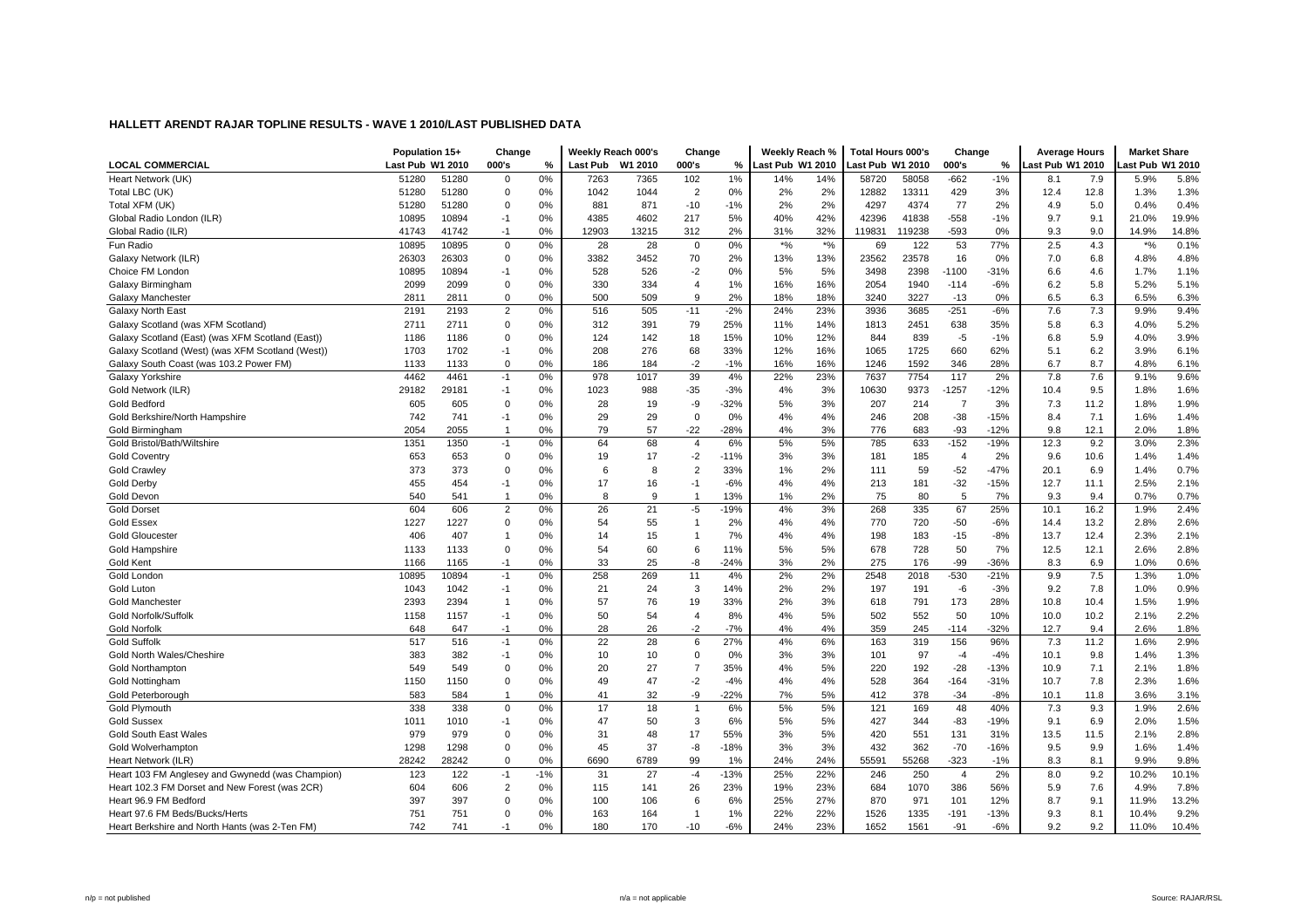| <b>LOCAL COMMERCIAL</b>                                                                     | Population 15+<br>Last Pub W1 2010 |              | Change<br>000's  | %        | Weekly Reach 000's<br>Last Pub W1 2010 |            | Change<br>000's     | %         | Weekly Reach %<br>Last Pub W1 2010 |            | <b>Total Hours 000's</b><br>ast Pub W1 2010 |              | Change<br>000's | %      | <b>Average Hours</b><br>ast Pub W1 2010 |      | <b>Market Share</b><br>ast Pub W1 2010 |               |
|---------------------------------------------------------------------------------------------|------------------------------------|--------------|------------------|----------|----------------------------------------|------------|---------------------|-----------|------------------------------------|------------|---------------------------------------------|--------------|-----------------|--------|-----------------------------------------|------|----------------------------------------|---------------|
| Heart Bristol/Bath/Wiltshire (was GWR)                                                      | 1351                               | 1350         | $-1$             | 0%       | 390                                    | 408        | 18                  | 5%        | 29%                                | 30%        | 3504                                        | 3892         | 388             | 11%    | 9.0                                     | 9.5  | 13.3%                                  | 14.2%         |
|                                                                                             | 441                                | 442          | $\overline{1}$   | 0%       | 107                                    | 114        | $\overline{7}$      | 7%        | 24%                                | 26%        | 884                                         | 839          | $-45$           | $-5%$  | 8.2                                     | 7.3  | 10.0%                                  | 9.6%          |
| Heart 103 FM Cambridgeshire<br>Heart 103.4 FM Cheshire and North East Wales (was Marcher So | 383                                | 382          | $-1$             | 0%       | 67                                     | 66         | $-1$                | $-1%$     | 18%                                | 17%        | 607                                         | 690          | 83              | 14%    | 9.1                                     | 10.4 | 8.1%                                   | 9.0%          |
| <b>Heart Colchester/Suffolk</b>                                                             | 668                                | 668          | $\mathbf 0$      | 0%       | 195                                    | 189        | -6                  | $-3%$     | 29%                                | 28%        | 1671                                        | 1573         | $-98$           | $-6%$  | 8.6                                     | 8.3  | 12.5%                                  | 11.4%         |
| Heart 96.1 FM Colchester                                                                    | 190                                | 190          | $\Omega$         | 0%       | 61                                     | 58         | $-3$                | $-5%$     | 32%                                | 31%        | 511                                         | 615          | 104             | 20%    | 8.4                                     | 10.5 | 12.0%                                  | 14.9%         |
| <b>Heart Suffolk</b>                                                                        | 546                                | 546          | $\mathbf 0$      | 0%       | 137                                    | 133        | $-4$                | $-3%$     | 25%                                | 24%        | 1213                                        | 1101         | $-112$          | $-9%$  | 8.9                                     | 8.3  | 11.2%                                  | 9.5%          |
| Heart Devon Total (was Gemini)                                                              | 540                                | 541          |                  | 0%       | 162                                    | 176        | 14                  | 9%        | 30%                                | 33%        | 1405                                        | 1438         | 33              | 2%     | 8.6                                     | 8.2  | 12.2%                                  | 12.3%         |
| Heart Exeter & East Devon (was Gemini)                                                      | 313                                | 314          | $\overline{1}$   | 0%       | 105                                    | 113        | 8                   | 8%        | 34%                                | 36%        | 866                                         | 834          | $-32$           | $-4%$  | 8.2                                     | 7.4  | 12.7%                                  | 12.2%         |
|                                                                                             | 227                                | 227          |                  | 0%       | 57                                     |            |                     | 12%       | 25%                                | 28%        |                                             | 604          |                 | 12%    | 9.4                                     | 9.5  | 11.5%                                  | 12.5%         |
| Heart Torbay & South Devon (was Gemini)                                                     |                                    |              | 0<br>$\mathbf 0$ |          |                                        | 64         | $\overline{7}$<br>5 |           |                                    |            | 539                                         |              | 65              | $-7%$  |                                         | 7.3  |                                        |               |
| Heart 106 FM East Midlands                                                                  | 2154<br>1227                       | 2154<br>1227 | $\mathbf 0$      | 0%<br>0% | 345<br>353                             | 350<br>389 | 36                  | 1%<br>10% | 16%<br>29%                         | 16%<br>32% | 2777<br>3609                                | 2571<br>4164 | $-206$<br>555   | 15%    | 8.1<br>10.2                             | 10.7 | 6.6%<br>13.0%                          | 6.1%<br>15.3% |
| Heart Essex (was Essex FM)                                                                  | 406                                |              | $\overline{1}$   |          |                                        |            |                     |           |                                    |            |                                             |              |                 |        |                                         |      |                                        |               |
| Heart Gloucestershire (was Severn Sound)                                                    |                                    | 407          |                  | 0%       | 115                                    | 116        | $\overline{1}$      | 1%        | 28%                                | 29%        | 1091                                        | 1182         | 91              | 8%     | 9.5                                     | 10.2 | 12.6%                                  | 13.7%         |
| Heart Hampshire and West Sussex (was Ocean)                                                 | 1022                               | 1022         | $\mathbf 0$      | 0%       | 189                                    | 168        | $-21$               | $-11%$    | 18%                                | 16%        | 1544                                        | 1128         | $-416$          | $-27%$ | 8.2                                     | 6.7  | 6.8%                                   | 4.9%          |
| Heart Kent (was Invicta FM)                                                                 | 1166                               | 1165         | $-1$             | 0%       | 355                                    | 339        | $-16$               | $-5%$     | 30%                                | 29%        | 3895                                        | 3508         | $-387$          | $-10%$ | 11.0                                    | 10.3 | 14.0%                                  | 12.3%         |
| Heart 106.2 FM London                                                                       | 10895                              | 10894        | $-1$             | 0%       | 1881                                   | 1885       | $\overline{4}$      | 0%        | 17%                                | 17%        | 10649                                       | 9951         | $-698$          | $-7%$  | 5.7                                     | 5.3  | 5.3%                                   | 4.7%          |
| Heart 103.3 FM Milton Keynes                                                                | 232                                | 232          | $\mathbf 0$      | 0%       | 84                                     | 87         | $\mathbf 3$         | 4%        | 36%                                | 37%        | 766                                         | 815          | 49              | 6%     | 9.2                                     | 9.4  | 16.1%                                  | 17.7%         |
| Heart 102.4 FM Norfolk                                                                      | 648                                | 647          | $-1$             | 0%       | 192                                    | 187        | $-5$                | $-3%$     | 30%                                | 29%        | 1858                                        | 1825         | $-33$           | $-2%$  | 9.7                                     | 9.8  | 13.3%                                  | 13.1%         |
| Heart 96.6 FM Northants                                                                     | 549                                | 549          | $\Omega$         | 0%       | 152                                    | 159        | $\overline{7}$      | 5%        | 28%                                | 29%        | 1438                                        | 1458         | 20              | 1%     | 9.5                                     | 9.1  | 13.9%                                  | 13.6%         |
| Heart North Devon (was Lantern FM)                                                          | 134                                | 133          | $-1$             | $-1%$    | 55                                     | 53         | $-2$                | $-4%$     | 41%                                | 40%        | 545                                         | 514          | $-31$           | $-6%$  | 9.9                                     | 9.6  | 18.0%                                  | 16.8%         |
| Heart 96.3 FM North Wales Coast (was Coast)                                                 | 243                                | 243          | $\mathbf 0$      | 0%       | 51                                     | 53         | $\overline{2}$      | 4%        | 21%                                | 22%        | 469                                         | 500          | 31              | 7%     | 9.2                                     | 9.4  | 9.4%                                   | 10.0%         |
| Heart Oxfordshire (was Fox FM)                                                              | 665                                | 666          |                  | 0%       | 178                                    | 169        | -9                  | $-5%$     | 27%                                | 25%        | 1514                                        | 1372         | $-142$          | $-9%$  | 8.5                                     | 8.1  | 11.5%                                  | 10.4%         |
| Heart 102.7 Peterborough                                                                    | 387                                | 387          | $\mathbf 0$      | 0%       | 103                                    | 106        | 3                   | 3%        | 27%                                | 27%        | 872                                         | 930          | 58              | 7%     | 8.4                                     | 8.8  | 11.0%                                  | 11.8%         |
| Heart Plymouth (was Plymouth Sound)                                                         | 338                                | 338          | 0                | 0%       | 95                                     | 98         | 3                   | 3%        | 28%                                | 29%        | 900                                         | 945          | 45              | 5%     | 9.5                                     | 9.7  | 13.8%                                  | 14.7%         |
| Heart Somerset (was Orchard FM)                                                             | 343                                | 342          | $-1$             | 0%       | 126                                    | 122        | $-4$                | $-3%$     | 37%                                | 36%        | 1518                                        | 1580         | 62              | 4%     | 12.0                                    | 12.9 | 18.1%                                  | 18.7%         |
| <b>Heart South Hams</b>                                                                     | 66                                 | 66           | $\mathbf 0$      | 0%       | 14                                     | 13         | $-1$                | $-7%$     | 21%                                | 20%        | 118                                         | 102          | $-16$           | $-14%$ | 8.5                                     | 7.9  | 8.5%                                   | 7.2%          |
| Heart Sussex (was Southern FM)                                                              | 1011                               | 1010         | $-1$             | 0%       | 286                                    | 311        | 25                  | 9%        | 28%                                | 31%        | 2715                                        | 2796         | 81              | 3%     | 9.5                                     | 9.0  | 12.9%                                  | 12.0%         |
| Heart 100.7 FM West Midlands                                                                | 3547                               | 3547         | $\mathbf 0$      | 0%       | 801                                    | 748        | $-53$               | $-7%$     | 23%                                | 21%        | 6180                                        | 5519         | $-661$          | $-11%$ | 7.7                                     | 7.4  | 9.1%                                   | 8.1%          |
| Heart 97.1 FM Wirral (was The Buzz)                                                         | 438                                | 438          | $\Omega$         | 0%       | 43                                     | 44         | $\overline{1}$      | 2%        | 10%                                | 10%        | 231                                         | 265          | 34              | 15%    | 5.4                                     | 6.0  | 3.3%                                   | 3.7%          |
| The Hit Music Network (ILR)                                                                 | 17666                              | 17666        | $\mathbf 0$      | 0%       | 3477                                   | 3590       | 113                 | 3%        | 20%                                | 20%        | 23415                                       | 24254        | 839             | 4%     | 6.7                                     | 6.8  | 6.8%                                   | 7.2%          |
| 95.8 Capital FM                                                                             | 10895                              | 10894        | $-1$             | 0%       | 1827                                   | 1904       | 77                  | 4%        | 17%                                | 17%        | 9967                                        | 12669        | 2702            | 27%    | 5.5                                     | 6.7  | 4.9%                                   | 6.0%          |
| Beacon Radio                                                                                | 1298                               | 1298         | $\mathbf 0$      | 0%       | 199                                    | 212        | 13                  | 7%        | 15%                                | 16%        | 1510                                        | 1799         | 289             | 19%    | 7.6                                     | 8.5  | 5.7%                                   | 6.8%          |
| 96.4 BRMB                                                                                   | 2054                               | 2055         | $\overline{1}$   | 0%       | 365                                    | 391        | 26                  | 7%        | 18%                                | 19%        | 2280                                        | 2539         | 259             | 11%    | 6.2                                     | 6.5  | 5.9%                                   | 6.8%          |
| 105.4 Leicester Sound FM                                                                    | 617                                | 616          | $-1$             | 0%       | 116                                    | 125        | 9                   | 8%        | 19%                                | 20%        | 744                                         | 854          | 110             | 15%    | 6.4                                     | 6.9  | 6.4%                                   | 7.6%          |
| Mercia                                                                                      | 653                                | 653          | $\mathbf 0$      | 0%       | 125                                    | 147        | 22                  | 18%       | 19%                                | 22%        | 996                                         | 1086         | 90              | 9%     | 8.0                                     | 7.4  | 7.9%                                   | 8.3%          |
| Mercury FM (Herts)                                                                          | 331                                | 330          | $-1$             | 0%       | 29                                     | 29         | $\mathbf 0$         | 0%        | 9%                                 | 9%         | 168                                         | 143          | $-25$           | $-15%$ | 5.8                                     | 5.0  | 2.6%                                   | 2.2%          |
| Mercury FM (Surrey & Sussex)                                                                | 373                                | 373          | $\mathbf 0$      | 0%       | 90                                     | 86         | $-4$                | $-4%$     | 24%                                | 23%        | 585                                         | 459          | $-126$          | $-22%$ | 6.5                                     | 5.3  | 7.4%                                   | 5.8%          |
| RAM FM                                                                                      | 455                                | 454          | $-1$             | 0%       | 88                                     | 93         | 5                   | 6%        | 19%                                | 20%        | 687                                         | 812          | 125             | 18%    | 7.8                                     | 8.7  | 8.1%                                   | 9.5%          |
| Red Dragon                                                                                  | 979                                | 979          | $\mathbf 0$      | 0%       | 305                                    | 306        | $\overline{1}$      | 0%        | 31%                                | 31%        | 1978                                        | 1992         | 14              | 1%     | 6.5                                     | 6.5  | 9.9%                                   | 10.1%         |
| 96 Trent FM                                                                                 | 1150                               | 1150         | $\mathbf 0$      | 0%       | 315                                    | 314        | $-1$                | 0%        | 27%                                | 27%        | 2509                                        | 2298         | $-211$          | $-8%$  | 8.0                                     | 7.3  | 10.9%                                  | 10.0%         |
| Wyvern FM                                                                                   | 496                                | 496          | $\mathbf 0$      | 0%       | 93                                     | 97         | 4                   | 4%        | 19%                                | 20%        | 724                                         | 734          | 10              | 1%     | 7.8                                     | 7.5  | 7.4%                                   | 7.4%          |
| LBC (ILR)                                                                                   | 10895                              | 10894        | $-1$             | 0%       | 913                                    | 1029       | 116                 | 13%       | 8%                                 | 9%         | 12521                                       | 12098        | $-423$          | $-3%$  | 13.7                                    | 11.8 | 6.2%                                   | 5.8%          |
| LBC 97.3                                                                                    | 10895                              | 10894        | $-1$             | 0%       | 841                                    | 878        | 37                  | 4%        | 8%                                 | 8%         | 11436                                       | 10658        | $-778$          | $-7%$  | 13.6                                    | 12.1 | 5.7%                                   | 5.1%          |
| LBC News 1152                                                                               | 10895                              | 10894        | $-1$             | 0%       | 235                                    | 338        | 103                 | 44%       | 2%                                 | 3%         | 1086                                        | 1440         | 354             | 33%    | 4.6                                     | 4.3  | 0.5%                                   | 0.7%          |
| XFM (ILR)                                                                                   | 13706                              | 13706        | $\mathbf 0$      | 0%       | 678                                    | 679        | $\mathbf{1}$        | 0%        | 5%                                 | 5%         | 3576                                        | 3664         | 88              | 2%     | 5.3                                     | 5.4  | 1.4%                                   | 1.4%          |
| <b>XFM 104.9</b>                                                                            | 10895                              | 10894        | $-1$             | 0%       | 519                                    | 518        | $-1$                | 0%        | 5%                                 | 5%         | 3213                                        | 2705         | $-508$          | $-16%$ | 6.2                                     | 5.2  | 1.6%                                   | 1.3%          |
| <b>XFM Manchester</b>                                                                       | 2811                               | 2811         | $\mathbf 0$      | 0%       | 143                                    | 157        | 14                  | 10%       | 5%                                 | 6%         | 646                                         | 709          | 63              | 10%    | 4.5                                     | 4.5  | 1.3%                                   | 1.4%          |
| <b>Total GMG Radio</b>                                                                      | 51280                              | 51280        | $\mathbf 0$      | 0%       | 4861                                   | 4734       | $-127$              | $-3%$     | 9%                                 | 9%         | 44946                                       | 42882        | $-2064$         | $-5%$  | 9.2                                     | 9.1  | 4.5%                                   | 4.3%          |
| <b>GMG Radio North West Total</b>                                                           | 5251                               | 5251         | $\mathbf 0$      | 0%       | 1115                                   | 1073       | $-42$               | $-4%$     | 21%                                | 20%        | 10306                                       | 9801         | $-505$          | $-5%$  | 9.2                                     | 9.1  | 11.1%                                  | 10.3%         |
| GMG Radio North West Regional                                                               | 5213                               | 5213         | $\Omega$         | 0%       | 1025                                   | 1000       | $-25$               | $-2%$     | 20%                                | 19%        | 9372                                        | 9176         | $-196$          | $-2%$  | 9.1                                     | 9.2  | 10.1%                                  | 9.7%          |
| <b>GMG Radio North East</b>                                                                 | 2215                               | 2216         |                  | 0%       | 530                                    | 535        | 5                   | 1%        | 24%                                | 24%        | 4304                                        | 4225         | $-79$           | $-2%$  | 8.1                                     | 7.9  | 10.7%                                  | 10.7%         |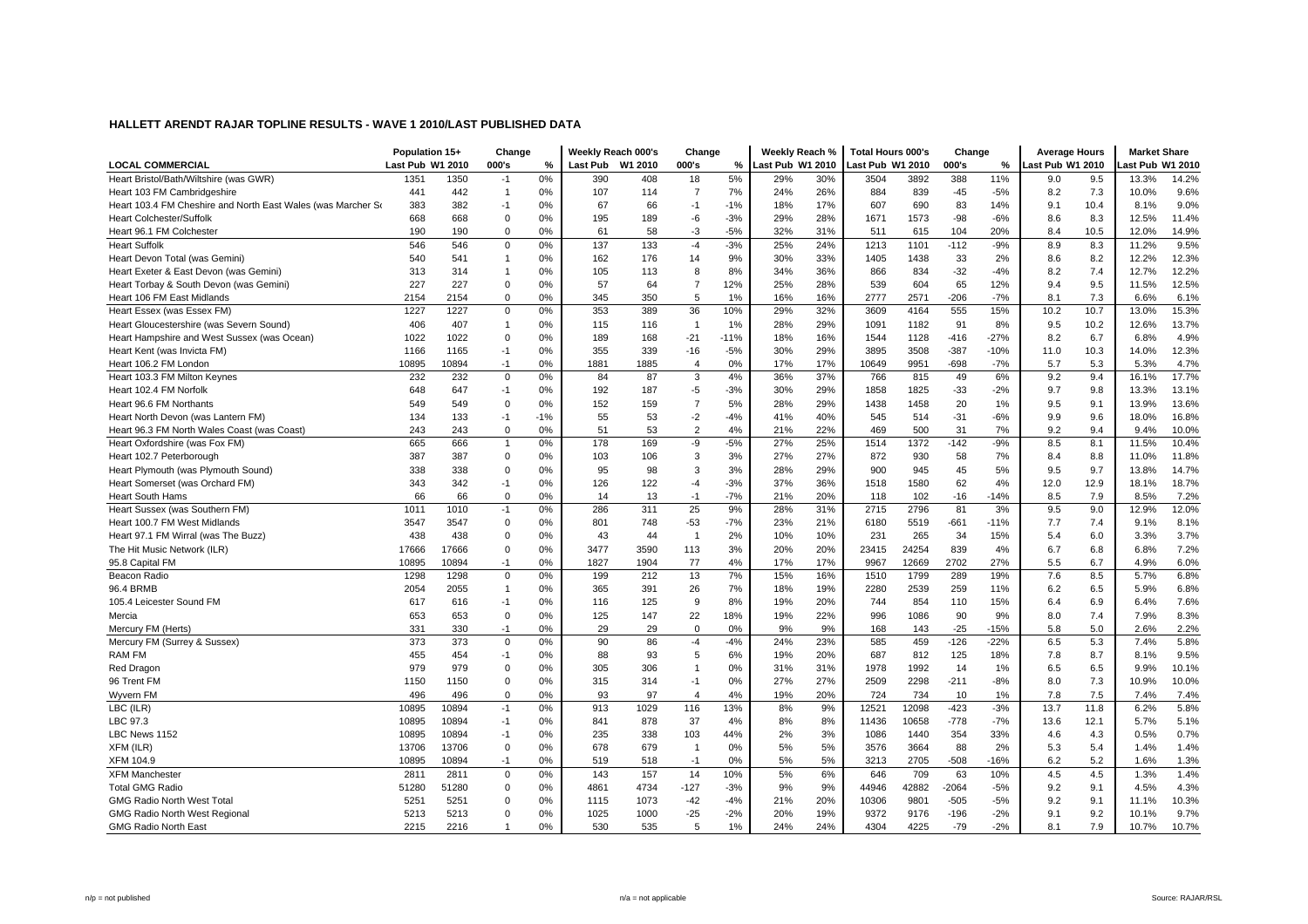|                                               | Population 15+   |       | Change         |        |                 | Weekly Reach 000's | Change         |        | Weekly Reach %          |     | <b>Total Hours 000's</b> |       | Change         |        | <b>Average Hours</b> |      | <b>Market Share</b> |       |
|-----------------------------------------------|------------------|-------|----------------|--------|-----------------|--------------------|----------------|--------|-------------------------|-----|--------------------------|-------|----------------|--------|----------------------|------|---------------------|-------|
| <b>LOCAL COMMERCIAL</b>                       | Last Pub W1 2010 |       | 000's          | $\%$   | <b>Last Pub</b> | W1 2010            | 000's          | %      | <b>Last Pub W1 2010</b> |     | Last Pub W1 2010         |       | 000's          | %      | Last Pub W1 2010     |      | ast Pub W1 2010     |       |
| <b>GMG Radio Scotland</b>                     | 2873             | 2873  | $\mathbf 0$    | 0%     | 840             | 845                | 5              | 1%     | 29%                     | 29% | 9331                     | 9014  | $-317$         | $-3%$  | 11.1                 | 10.7 | 19.2%               | 18.1% |
| <b>Total Real Radio</b>                       | 51280            | 51280 | $\mathbf 0$    | 0%     | 2353            | 2281               | $-72$          | $-3%$  | 5%                      | 4%  | 22413                    | 21263 | $-1150$        | $-5%$  | 9.5                  | 9.3  | 2.2%                | 2.1%  |
| Real Radio (ILR Network)                      | 14716            | 14717 | 1              | 0%     | 2164            | 2125               | $-39$          | $-2%$  | 15%                     | 14% | 20875                    | 20053 | $-822$         | $-4%$  | 9.6                  | 9.4  | 7.9%                | 7.6%  |
| Real Radio (North East) - (was Century Radio) | 2215             | 2216  | -1             | 0%     | 308             | 299                | $-9$           | $-3%$  | 14%                     | 13% | 1986                     | 2067  | 81             | 4%     | 6.5                  | 6.9  | 5.0%                | 5.2%  |
| Real Radio (North West) - (was Century Radio) | 5213             | 5213  | $\Omega$       | 0%     | 474             | 442                | $-32$          | $-7%$  | 9%                      | 8%  | 4538                     | 3933  | $-605$         | $-13%$ | 9.6                  | 8.9  | 4.9%                | 4.2%  |
| Real Radio (Scotland)                         | 2688             | 2688  | $\mathbf 0$    | 0%     | 670             | 669                | $-1$           | 0%     | 25%                     | 25% | 7589                     | 6829  | $-760$         | $-10%$ | 11.3                 | 10.2 | 16.7%               | 14.7% |
| Real Radio (Wales)                            | 1781             | 1781  | 0              | 0%     | 419             | 406                | $-13$          | $-3%$  | 24%                     | 23% | 3753                     | 4246  | 493            | 13%    | 9.0                  | 10.5 | 10.4%               | 11.9% |
| Real Radio (Yorkshire)                        | 2819             | 2818  | -1             | 0%     | 293             | 310                | 17             | 6%     | 10%                     | 11% | 3007                     | 2977  | $-30$          | $-1%$  | 10.3                 | 9.6  | 6.1%                | 6.3%  |
| 96.3 Rock Radio                               | 811              | 811   | 0              | 0%     | 54              | 50                 | $-4$           | $-7%$  | 7%                      | 6%  | 256                      | 264   | 8              | 3%     | 4.8                  | 5.3  | 1.9%                | 1.9%  |
| 106.1 Rock Radio                              | 2254             | 2254  | $\Omega$       | 0%     | 122             | 93                 | $-29$          | $-24%$ | 5%                      | 4%  | 934                      | 625   | $-309$         | $-33%$ | 7.6                  | 6.7  | 2.4%                | 1.6%  |
| <b>Total Smooth Radio</b>                     | 51280            | 51280 | $\mathsf 0$    | 0%     | 2694            | 2639               | $-55$          | $-2%$  | 5%                      | 5%  | 21344                    | 20729 | $-615$         | $-3%$  | 7.9                  | 7.9  | 2.1%                | 2.1%  |
| Smooth Radio (ILR Network)                    | 25858            | 25858 | $\mathbf 0$    | 0%     | 2332            | 2280               | $-52$          | $-2%$  | 9%                      | 9%  | 19168                    | 18437 | $-731$         | $-4%$  | 8.2                  | 8.1  | 4.0%                | 3.8%  |
| Smooth Radio Midlands                         | 5652             | 5651  | -1             | 0%     | 668             | 655                | $-13$          | $-2%$  | 12%                     | 12% | 7139                     | 6470  | $-669$         | $-9%$  | 10.7                 | 9.9  | 6.5%                | 5.9%  |
| Smooth Radio (East Midlands)                  | 2145             | 2145  | $\mathbf 0$    | 0%     | 292             | 291                | $-1$           | 0%     | 14%                     | 14% | 2976                     | 2613  | $-363$         | $-12%$ | 10.2                 | 9.0  | 7.1%                | 6.2%  |
| Smooth Radio (West Midlands)                  | 3547             | 3547  | 0              | 0%     | 376             | 364                | $-12$          | $-3%$  | 11%                     | 10% | 4163                     | 3857  | $-306$         | $-7%$  | 11.1                 | 10.6 | 6.1%                | 5.7%  |
| Smooth Radio (Glasgow)                        | 1883             | 1883  | $\mathbf 0$    | 0%     | 215             | 220                | 5              | 2%     | 11%                     | 12% | 1486                     | 1921  | 435            | 29%    | 6.9                  | 8.7  | 4.8%                | 6.0%  |
| Smooth Radio (London)                         | 10895            | 10894 | -1             | 0%     | 414             | 479                | 65             | 16%    | 4%                      | 4%  | 2790                     | 2787  | $-3$           | 0%     | 6.7                  | 5.8  | 1.4%                | 1.3%  |
| Smooth Radio (North East)                     | 2215             | 2216  | $\overline{1}$ | 0%     | 298             | 307                | 9              | 3%     | 13%                     | 14% | 2318                     | 2158  | $-160$         | $-7%$  | 7.8                  | 7.0  | 5.8%                | 5.4%  |
| Smooth Radio (North West)                     | 5213             | 5213  | $\mathbf 0$    | 0%     | 664             | 667                | 3              | 0%     | 13%                     | 13% | 4834                     | 5243  | 409            | 8%     | 7.3                  | 7.9  | 5.2%                | 5.5%  |
| Imagine FM                                    | 375              | 374   | $-1$           | 0%     | 30              | 28                 | $-2$           | $-7%$  | 8%                      | 7%  | 180                      | 168   | $-12$          | $-7%$  | 6.0                  | 6.0  | 2.7%                | 2.5%  |
| <b>IOW Radio</b>                              | 119              | 120   | $\overline{1}$ | 1%     | 36              | 36                 | $\mathbf 0$    | 0%     | 30%                     | 30% | 355                      | 468   | 113            | 32%    | 9.9                  | 12.9 | 12.4%               | 14.9% |
| JACKfm Oxfordshire                            | 418              | 502   | 84             | 20%    | 52              | 47                 | $-5$           | $-10%$ | 12%                     | 9%  | 357                      | 303   | $-54$          | $-15%$ | 6.9                  | 6.5  | 4.4%                | 3.1%  |
| 106 JACKfm (Oxford)                           | 418              | 502   | 84             | 20%    | 44              | 42                 | $-2$           | $-5%$  | 11%                     | 8%  | 261                      | 258   | $-3$           | $-1%$  | 5.9                  | 6.2  | 3.2%                | 2.6%  |
| Oxford's FM107.9                              | 418              | 502   | 84             | 20%    | 12              | 6                  | -6             | $-50%$ | 3%                      | 1%  | 96                       | 45    | $-51$          | $-53%$ | 8.2                  | 7.3  | 1.2%                | 0.5%  |
| 106 JACKfm/Star Radio (Bristol)               | 587              | 587   | $\mathbf 0$    | 0%     | 51              | 51                 | 0              | 0%     | 9%                      | 9%  | 351                      | 355   | $\overline{4}$ | 1%     | 6.8                  | 7.0  | 3.0%                | 3.0%  |
| 106 JACKfm (Bristol) (was Original 106)       | 588              | 588   | $\mathbf 0$    | 0%     | 20              | 21                 | $\mathbf{1}$   | 5%     | 3%                      | 4%  | 110                      | 179   | 69             | 63%    | 5.6                  | 8.6  | 0.9%                | 1.5%  |
| Star Radio (Bristol)                          | 457              | 457   | 0              | 0%     | 35              | 32                 | $-3$           | $-9%$  | 8%                      | 7%  | 247                      | 206   | $-41$          | $-17%$ | 7.0                  | 6.4  | 2.7%                | 2.2%  |
| Kingdom FM                                    | 285              | 285   | $\Omega$       | 0%     | 73              | 73                 | $\mathbf 0$    | 0%     | 25%                     | 25% | 654                      | 642   | $-12$          | $-2%$  | 9.0                  | 8.9  | 12.8%               | 12.6% |
| kmfm Group                                    | 988              | 988   | 0              | 0%     | 164             | 158                | -6             | $-4%$  | 17%                     | 16% | 1476                     | 1365  | $-111$         | $-8%$  | 9.0                  | 8.7  | 6.4%                | 5.8%  |
| kmfm East                                     | 472              | 472   | 0              | 0%     | 99              | 92                 | $-7$           | $-7%$  | 21%                     | 20% | 1042                     | 868   | $-174$         | $-17%$ | 10.5                 | 9.4  | 9.2%                | 7.6%  |
| kmfm West                                     | 517              | 516   | $-1$           | 0%     | 67              | 60                 | $-7$           | $-10%$ | 13%                     | 12% | 483                      | 503   | 20             | 4%     | 7.2                  | 8.3  | 4.0%                | 3.9%  |
| Lincs FM Group                                | 2669             | 2668  | $-1$           | 0%     | 611             | 656                | 45             | 7%     | 23%                     | 25% | 6485                     | 6780  | 295            | 5%     | 10.6                 | 10.3 | 11.8%               | 12.5% |
| <b>Lincs FM 102.2</b>                         | 905              | 903   | $-2$           | 0%     | 294             | 314                | 20             | 7%     | 32%                     | 35% | 3574                     | 3550  | $-24$          | $-1%$  | 12.2                 | 11.3 | 19.3%               | 19.2% |
| Oak FM                                        | 313              | 313   | $\mathbf 0$    | 0%     | 34              | 36                 | $\overline{2}$ | 6%     | 11%                     | 12% | 283                      | 306   | 23             | 8%     | 8.4                  | 8.4  | 4.5%                | 5.0%  |
| Lincs FM Group Yorkshire                      | 1468             | 1469  |                | 0%     | 280             | 303                | 23             | 8%     | 19%                     | 21% | 2811                     | 2802  | -9             | 0%     | 10.0                 | 9.3  | 9.3%                | 9.5%  |
| Dearne FM                                     | 227              | 227   | $\mathbf 0$    | 0%     | 42              | 45                 | 3              | 7%     | 19%                     | 20% | 455                      | 384   | $-71$          | $-16%$ | 10.7                 | 8.6  | 11.3%               | 9.7%  |
| <b>KCFM 99.8</b>                              | 428              | 427   | -1             | 0%     | 71              | 76                 | 5              | 7%     | 17%                     | 18% | 580                      | 622   | 42             | 7%     | 8.2                  | 8.2  | 5.6%                | 6.1%  |
| Ridings FM                                    | 294              | 294   | $\mathbf 0$    | 0%     | 36              | 40                 | $\overline{4}$ | 11%    | 12%                     | 13% | 276                      | 254   | $-22$          | $-8%$  | 7.6                  | 6.4  | 5.3%                | 5.1%  |
| <b>Rother FM</b>                              | 207              | 206   | $-1$           | 0%     | 32              | 33                 | $\mathbf{1}$   | 3%     | 15%                     | 16% | 385                      | 357   | $-28$          | $-7%$  | 12.1                 | 10.7 | 10.2%               | 9.5%  |
| Trax FM                                       | 365              | 364   | $-1$           | 0%     | 99              | 110                | 11             | 11%    | 27%                     | 30% | 1116                     | 1186  | 70             | 6%     | 11.3                 | 10.8 | 14.9%               | 16.3% |
| The Local Radio Company Group Total           | 1981             | 1973  | -8             | 0%     | 475             | 488                | 13             | 3%     | 24%                     | 25% | 3868                     | 3807  | $-61$          | $-2%$  | 8.2                  | 7.8  | 10.0%               | 9.9%  |
| 2BR                                           | 195              | 194   | $-1$           | $-1%$  | 55              | 62                 | $\overline{7}$ | 13%    | 28%                     | 32% | 481                      | 448   | $-33$          | $-7%$  | 8.7                  | 7.2  | 15.3%               | 14.9% |
| Minster FM                                    | 335              | 303   | $-32$          | $-10%$ | 71              | 70                 | $-1$           | $-1%$  | 21%                     | 23% | 508                      | 451   | $-57$          | $-11%$ | 7.1                  | 6.4  | 7.9%                | 7.4%  |
| Mix 96                                        | 122              | 123   | $\overline{1}$ | 1%     | 39              | 39                 | $\mathbf 0$    | 0%     | 32%                     | 31% | 253                      | 256   | 3              | 1%     | 6.5                  | 6.6  | 9.9%                | 10.3% |
| Spire FM                                      | 113              | 113   | $\mathbf 0$    | 0%     | 41              | 39                 | $-2$           | $-5%$  | 36%                     | 34% | 521                      | 500   | $-21$          | $-4%$  | 12.8                 | 12.9 | 19.4%               | 18.4% |
| Spirit FM                                     | 209              | 209   | $\mathbf 0$    | 0%     | 41              | 44                 | 3              | 7%     | 20%                     | 21% | 346                      | 344   | $-2$           | $-1%$  | 8.4                  | 7.9  | 7.7%                | 8.1%  |
| <b>Star North East</b>                        | n/p              | 376   | n/a            | n/a    | n/p             | 52                 | n/a            | n/a    | n/p                     | 14% | n/p                      | 409   | n/a            | n/a    | n/p                  | 7.8  | n/p                 | 6.0%  |
| Star NE - North (was Durham FM)               | 207              | 207   | $\mathbf 0$    | 0%     | 29              | 27                 | $-2$           | $-7%$  | 14%                     | 13% | 193                      | 213   | 20             | 10%    | 6.6                  | 7.9  | 5.5%                | 5.9%  |
| Star NE - South (was Alpha 103.2)             | 143              | 169   | 26             | 18%    | 22              | 25                 | 3              | 14%    | 15%                     | 15% | 165                      | 196   | 31             | 19%    | 7.5                  | 7.8  | 6.3%                | 6.2%  |
| 97.2 Stray FM                                 | 146              | 146   | $\mathbf 0$    | 0%     | 43              | 40                 | $-3$           | $-7%$  | 29%                     | 27% | 261                      | 223   | $-38$          | $-15%$ | 6.1                  | 5.6  | 8.5%                | 7.6%  |
|                                               |                  |       |                |        |                 |                    |                |        |                         |     |                          |       |                |        |                      |      |                     |       |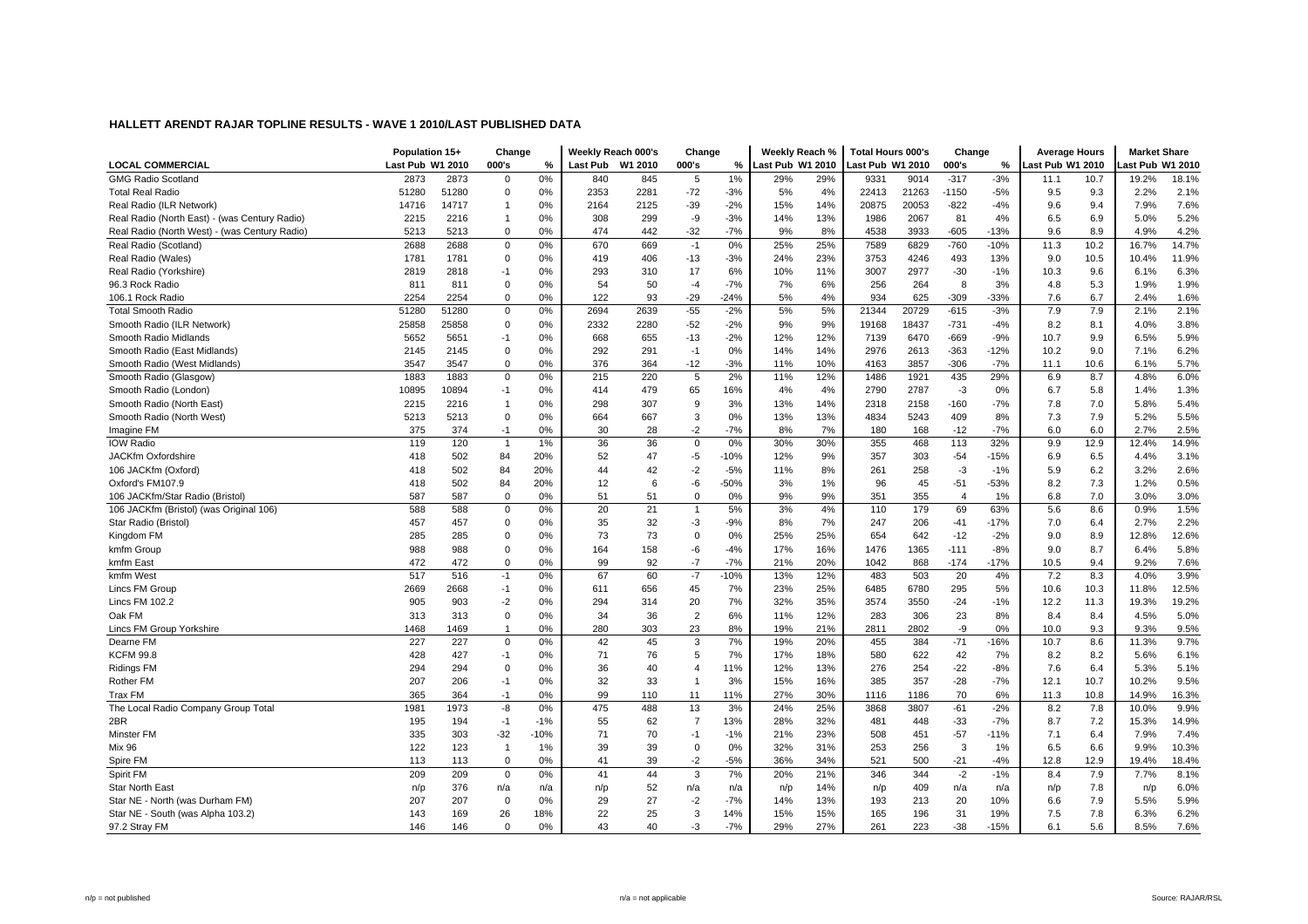| <b>LOCAL COMMERCIAL</b><br>Last Pub W1 2010<br>Last Pub W1 2010<br>000's<br>Last Pub W1 2010<br>Last Pub W1 2010<br>000's<br>Last Pub W1 2010<br>ast Pub W1 2010<br>000's<br>$\%$<br>%<br>%<br>Sun FM<br>0%<br>5%<br>$-5%$<br>271<br>270<br>59<br>62<br>22%<br>23%<br>506<br>481<br>$-25$<br>8.5<br>7.8<br>10.2%<br>9.8%<br>3<br>$-1$<br>122<br>122<br>0%<br>37<br>0%<br>30%<br>30%<br>6%<br>7.1<br>10.1%<br>Wessex FM<br>0<br>37<br>0<br>247<br>261<br>14<br>6.7<br>9.5%<br>118<br>37%<br>434<br>9.9<br>15.9%<br>Yorkshire Coast Radio<br>117<br>$-1$<br>$-1%$<br>37<br>44<br>$\overline{7}$<br>19%<br>31%<br>386<br>48<br>12%<br>10.4<br>15.3%<br>155<br>$-5%$<br>26%<br>25%<br>365<br>348<br>$-17$<br>$-5%$<br>9.2<br>9.1<br>11.5%<br>Radio Mansfield 103.2<br>155<br>$\mathbf 0$<br>0%<br>40<br>38<br>$-2$<br>11.6%<br>Manx Radio<br>68<br>68<br>0<br>0%<br>37<br>37<br>$\mathbf 0$<br>0%<br>55%<br>55%<br>448<br>447<br>$-1$<br>0%<br>12.0<br>12.0<br>28.9%<br>28.4%<br>329<br>272<br>5.7%<br>195<br>196<br>1%<br>34<br>30<br>$-12%$<br>15%<br>$-57$<br>9.6<br>9.2<br>Midwest Radio<br>$-4$<br>17%<br>$-17%$<br>7.1%<br>-1<br>566<br>566<br>$\mathbf 0$<br>0%<br>2<br>1%<br>25%<br>25%<br>1207<br>1303<br>96<br>8%<br>8.6<br>11.9%<br>Northern Media Group<br>140<br>142<br>9.2<br>11.1%<br>0%<br>21<br>$-5%$<br>27%<br>26%<br>$-24$<br>$-12%$<br>9.3<br>13.7%<br>11.9%<br>Five FM<br>81<br>81<br>$\Omega$<br>22<br>$-1$<br>201<br>177<br>8.3<br>15.2%<br>Q102.9FM/Q97.2FM/Q101.2FM<br>294<br>294<br>$\mathbf 0$<br>0%<br>92<br>91<br>$-1$<br>$-1%$<br>31%<br>31%<br>837<br>901<br>64<br>8%<br>9.1<br>9.9<br>14.4%<br>3.7%<br>145<br>145<br>0<br>0%<br>16<br>$\mathbf 0$<br>0%<br>11%<br>11%<br>89<br>100<br>11<br>12%<br>5.6<br>6.2<br>3.2%<br>Seven FM<br>16<br>92<br>27%<br>55%<br>7.1<br>8.8<br>7.1%<br>Six FM<br>91<br>$-1%$<br>11<br>14<br>3<br>12%<br>15%<br>80<br>124<br>44<br>4.5%<br>-1<br>311<br>311<br>0%<br>42<br>2%<br>13%<br>14%<br>244<br>241<br>$-3$<br>5.9<br>5.7<br>4.0%<br>4.1%<br>Original 106 (Aberdeen)<br>$\Omega$<br>41<br>$\overline{1}$<br>$-1%$<br>5829<br>9340<br>9734<br>8.0<br>7.9<br>8.6%<br><b>Total Orion</b><br>5829<br>$\Omega$<br>0%<br>1165<br>1230<br>65<br>6%<br>20%<br>21%<br>394<br>4%<br>8.2%<br>8.1<br>6.1%<br>Heart 106 FM East Midlands<br>2154<br>2154<br>0<br>0%<br>345<br>350<br>5<br>1%<br>16%<br>16%<br>2777<br>2571<br>$-206$<br>$-7%$<br>7.3<br>6.6%<br>3766<br>0%<br>822<br>882<br>60<br>7%<br>22%<br>23%<br>6563<br>7163<br>600<br>9%<br>8.0<br>8.1<br>9.0%<br>9.8%<br><b>Orion West</b><br>3765<br>6.8%<br>Beacon Radio<br>1298<br>1298<br>$\mathbf 0$<br>0%<br>199<br>212<br>13<br>7%<br>15%<br>16%<br>1510<br>1799<br>289<br>19%<br>7.6<br>8.5<br>5.7%<br>96.4 BRMB<br>2539<br>6.8%<br>2054<br>2055<br>0%<br>365<br>391<br>26<br>7%<br>18%<br>19%<br>2280<br>259<br>11%<br>6.2<br>6.5<br>5.9%<br>1<br>9.5<br>1.4%<br>1298<br>1298<br>0%<br>37<br>-8<br>$-18%$<br>3%<br>3%<br>432<br>362<br>$-70$<br>9.9<br>Gold Wolverhampton<br>$\mathbf 0$<br>45<br>$-16%$<br>1.6%<br>$-22$<br>$-28%$<br>3%<br>9.8<br>12.1<br>1.8%<br>Gold Birmingham<br>2055<br>$\mathbf{1}$<br>0%<br>79<br>57<br>4%<br>776<br>683<br>-93<br>$-12%$<br>2.0%<br>2054<br>0%<br>19<br>17<br>$-2$<br>3%<br>3%<br>181<br>185<br>2%<br>9.6<br>10.6<br>1.4%<br><b>Gold Coventry</b><br>653<br>653<br>$\mathbf 0$<br>$-11%$<br>$\overline{4}$<br>1.4%<br>8.3%<br>Mercia<br>653<br>653<br>$\mathbf 0$<br>0%<br>125<br>147<br>22<br>18%<br>19%<br>22%<br>996<br>1086<br>90<br>9%<br>8.0<br>7.4<br>7.9% |
|--------------------------------------------------------------------------------------------------------------------------------------------------------------------------------------------------------------------------------------------------------------------------------------------------------------------------------------------------------------------------------------------------------------------------------------------------------------------------------------------------------------------------------------------------------------------------------------------------------------------------------------------------------------------------------------------------------------------------------------------------------------------------------------------------------------------------------------------------------------------------------------------------------------------------------------------------------------------------------------------------------------------------------------------------------------------------------------------------------------------------------------------------------------------------------------------------------------------------------------------------------------------------------------------------------------------------------------------------------------------------------------------------------------------------------------------------------------------------------------------------------------------------------------------------------------------------------------------------------------------------------------------------------------------------------------------------------------------------------------------------------------------------------------------------------------------------------------------------------------------------------------------------------------------------------------------------------------------------------------------------------------------------------------------------------------------------------------------------------------------------------------------------------------------------------------------------------------------------------------------------------------------------------------------------------------------------------------------------------------------------------------------------------------------------------------------------------------------------------------------------------------------------------------------------------------------------------------------------------------------------------------------------------------------------------------------------------------------------------------------------------------------------------------------------------------------------------------------------------------------------------------------------------------------------------------------------------------------------------------------------------------------------------------------------------------------------------------------------------------------------------------------------------------------------------------------------------------------------------------------------------------------------------------------------------------------------------------------------------------------------------------------------------------------------------------------------------------------------------------------------------------------------------|
|                                                                                                                                                                                                                                                                                                                                                                                                                                                                                                                                                                                                                                                                                                                                                                                                                                                                                                                                                                                                                                                                                                                                                                                                                                                                                                                                                                                                                                                                                                                                                                                                                                                                                                                                                                                                                                                                                                                                                                                                                                                                                                                                                                                                                                                                                                                                                                                                                                                                                                                                                                                                                                                                                                                                                                                                                                                                                                                                                                                                                                                                                                                                                                                                                                                                                                                                                                                                                                                                                                                                |
|                                                                                                                                                                                                                                                                                                                                                                                                                                                                                                                                                                                                                                                                                                                                                                                                                                                                                                                                                                                                                                                                                                                                                                                                                                                                                                                                                                                                                                                                                                                                                                                                                                                                                                                                                                                                                                                                                                                                                                                                                                                                                                                                                                                                                                                                                                                                                                                                                                                                                                                                                                                                                                                                                                                                                                                                                                                                                                                                                                                                                                                                                                                                                                                                                                                                                                                                                                                                                                                                                                                                |
|                                                                                                                                                                                                                                                                                                                                                                                                                                                                                                                                                                                                                                                                                                                                                                                                                                                                                                                                                                                                                                                                                                                                                                                                                                                                                                                                                                                                                                                                                                                                                                                                                                                                                                                                                                                                                                                                                                                                                                                                                                                                                                                                                                                                                                                                                                                                                                                                                                                                                                                                                                                                                                                                                                                                                                                                                                                                                                                                                                                                                                                                                                                                                                                                                                                                                                                                                                                                                                                                                                                                |
|                                                                                                                                                                                                                                                                                                                                                                                                                                                                                                                                                                                                                                                                                                                                                                                                                                                                                                                                                                                                                                                                                                                                                                                                                                                                                                                                                                                                                                                                                                                                                                                                                                                                                                                                                                                                                                                                                                                                                                                                                                                                                                                                                                                                                                                                                                                                                                                                                                                                                                                                                                                                                                                                                                                                                                                                                                                                                                                                                                                                                                                                                                                                                                                                                                                                                                                                                                                                                                                                                                                                |
|                                                                                                                                                                                                                                                                                                                                                                                                                                                                                                                                                                                                                                                                                                                                                                                                                                                                                                                                                                                                                                                                                                                                                                                                                                                                                                                                                                                                                                                                                                                                                                                                                                                                                                                                                                                                                                                                                                                                                                                                                                                                                                                                                                                                                                                                                                                                                                                                                                                                                                                                                                                                                                                                                                                                                                                                                                                                                                                                                                                                                                                                                                                                                                                                                                                                                                                                                                                                                                                                                                                                |
|                                                                                                                                                                                                                                                                                                                                                                                                                                                                                                                                                                                                                                                                                                                                                                                                                                                                                                                                                                                                                                                                                                                                                                                                                                                                                                                                                                                                                                                                                                                                                                                                                                                                                                                                                                                                                                                                                                                                                                                                                                                                                                                                                                                                                                                                                                                                                                                                                                                                                                                                                                                                                                                                                                                                                                                                                                                                                                                                                                                                                                                                                                                                                                                                                                                                                                                                                                                                                                                                                                                                |
|                                                                                                                                                                                                                                                                                                                                                                                                                                                                                                                                                                                                                                                                                                                                                                                                                                                                                                                                                                                                                                                                                                                                                                                                                                                                                                                                                                                                                                                                                                                                                                                                                                                                                                                                                                                                                                                                                                                                                                                                                                                                                                                                                                                                                                                                                                                                                                                                                                                                                                                                                                                                                                                                                                                                                                                                                                                                                                                                                                                                                                                                                                                                                                                                                                                                                                                                                                                                                                                                                                                                |
|                                                                                                                                                                                                                                                                                                                                                                                                                                                                                                                                                                                                                                                                                                                                                                                                                                                                                                                                                                                                                                                                                                                                                                                                                                                                                                                                                                                                                                                                                                                                                                                                                                                                                                                                                                                                                                                                                                                                                                                                                                                                                                                                                                                                                                                                                                                                                                                                                                                                                                                                                                                                                                                                                                                                                                                                                                                                                                                                                                                                                                                                                                                                                                                                                                                                                                                                                                                                                                                                                                                                |
|                                                                                                                                                                                                                                                                                                                                                                                                                                                                                                                                                                                                                                                                                                                                                                                                                                                                                                                                                                                                                                                                                                                                                                                                                                                                                                                                                                                                                                                                                                                                                                                                                                                                                                                                                                                                                                                                                                                                                                                                                                                                                                                                                                                                                                                                                                                                                                                                                                                                                                                                                                                                                                                                                                                                                                                                                                                                                                                                                                                                                                                                                                                                                                                                                                                                                                                                                                                                                                                                                                                                |
|                                                                                                                                                                                                                                                                                                                                                                                                                                                                                                                                                                                                                                                                                                                                                                                                                                                                                                                                                                                                                                                                                                                                                                                                                                                                                                                                                                                                                                                                                                                                                                                                                                                                                                                                                                                                                                                                                                                                                                                                                                                                                                                                                                                                                                                                                                                                                                                                                                                                                                                                                                                                                                                                                                                                                                                                                                                                                                                                                                                                                                                                                                                                                                                                                                                                                                                                                                                                                                                                                                                                |
|                                                                                                                                                                                                                                                                                                                                                                                                                                                                                                                                                                                                                                                                                                                                                                                                                                                                                                                                                                                                                                                                                                                                                                                                                                                                                                                                                                                                                                                                                                                                                                                                                                                                                                                                                                                                                                                                                                                                                                                                                                                                                                                                                                                                                                                                                                                                                                                                                                                                                                                                                                                                                                                                                                                                                                                                                                                                                                                                                                                                                                                                                                                                                                                                                                                                                                                                                                                                                                                                                                                                |
|                                                                                                                                                                                                                                                                                                                                                                                                                                                                                                                                                                                                                                                                                                                                                                                                                                                                                                                                                                                                                                                                                                                                                                                                                                                                                                                                                                                                                                                                                                                                                                                                                                                                                                                                                                                                                                                                                                                                                                                                                                                                                                                                                                                                                                                                                                                                                                                                                                                                                                                                                                                                                                                                                                                                                                                                                                                                                                                                                                                                                                                                                                                                                                                                                                                                                                                                                                                                                                                                                                                                |
|                                                                                                                                                                                                                                                                                                                                                                                                                                                                                                                                                                                                                                                                                                                                                                                                                                                                                                                                                                                                                                                                                                                                                                                                                                                                                                                                                                                                                                                                                                                                                                                                                                                                                                                                                                                                                                                                                                                                                                                                                                                                                                                                                                                                                                                                                                                                                                                                                                                                                                                                                                                                                                                                                                                                                                                                                                                                                                                                                                                                                                                                                                                                                                                                                                                                                                                                                                                                                                                                                                                                |
|                                                                                                                                                                                                                                                                                                                                                                                                                                                                                                                                                                                                                                                                                                                                                                                                                                                                                                                                                                                                                                                                                                                                                                                                                                                                                                                                                                                                                                                                                                                                                                                                                                                                                                                                                                                                                                                                                                                                                                                                                                                                                                                                                                                                                                                                                                                                                                                                                                                                                                                                                                                                                                                                                                                                                                                                                                                                                                                                                                                                                                                                                                                                                                                                                                                                                                                                                                                                                                                                                                                                |
|                                                                                                                                                                                                                                                                                                                                                                                                                                                                                                                                                                                                                                                                                                                                                                                                                                                                                                                                                                                                                                                                                                                                                                                                                                                                                                                                                                                                                                                                                                                                                                                                                                                                                                                                                                                                                                                                                                                                                                                                                                                                                                                                                                                                                                                                                                                                                                                                                                                                                                                                                                                                                                                                                                                                                                                                                                                                                                                                                                                                                                                                                                                                                                                                                                                                                                                                                                                                                                                                                                                                |
|                                                                                                                                                                                                                                                                                                                                                                                                                                                                                                                                                                                                                                                                                                                                                                                                                                                                                                                                                                                                                                                                                                                                                                                                                                                                                                                                                                                                                                                                                                                                                                                                                                                                                                                                                                                                                                                                                                                                                                                                                                                                                                                                                                                                                                                                                                                                                                                                                                                                                                                                                                                                                                                                                                                                                                                                                                                                                                                                                                                                                                                                                                                                                                                                                                                                                                                                                                                                                                                                                                                                |
|                                                                                                                                                                                                                                                                                                                                                                                                                                                                                                                                                                                                                                                                                                                                                                                                                                                                                                                                                                                                                                                                                                                                                                                                                                                                                                                                                                                                                                                                                                                                                                                                                                                                                                                                                                                                                                                                                                                                                                                                                                                                                                                                                                                                                                                                                                                                                                                                                                                                                                                                                                                                                                                                                                                                                                                                                                                                                                                                                                                                                                                                                                                                                                                                                                                                                                                                                                                                                                                                                                                                |
|                                                                                                                                                                                                                                                                                                                                                                                                                                                                                                                                                                                                                                                                                                                                                                                                                                                                                                                                                                                                                                                                                                                                                                                                                                                                                                                                                                                                                                                                                                                                                                                                                                                                                                                                                                                                                                                                                                                                                                                                                                                                                                                                                                                                                                                                                                                                                                                                                                                                                                                                                                                                                                                                                                                                                                                                                                                                                                                                                                                                                                                                                                                                                                                                                                                                                                                                                                                                                                                                                                                                |
|                                                                                                                                                                                                                                                                                                                                                                                                                                                                                                                                                                                                                                                                                                                                                                                                                                                                                                                                                                                                                                                                                                                                                                                                                                                                                                                                                                                                                                                                                                                                                                                                                                                                                                                                                                                                                                                                                                                                                                                                                                                                                                                                                                                                                                                                                                                                                                                                                                                                                                                                                                                                                                                                                                                                                                                                                                                                                                                                                                                                                                                                                                                                                                                                                                                                                                                                                                                                                                                                                                                                |
|                                                                                                                                                                                                                                                                                                                                                                                                                                                                                                                                                                                                                                                                                                                                                                                                                                                                                                                                                                                                                                                                                                                                                                                                                                                                                                                                                                                                                                                                                                                                                                                                                                                                                                                                                                                                                                                                                                                                                                                                                                                                                                                                                                                                                                                                                                                                                                                                                                                                                                                                                                                                                                                                                                                                                                                                                                                                                                                                                                                                                                                                                                                                                                                                                                                                                                                                                                                                                                                                                                                                |
|                                                                                                                                                                                                                                                                                                                                                                                                                                                                                                                                                                                                                                                                                                                                                                                                                                                                                                                                                                                                                                                                                                                                                                                                                                                                                                                                                                                                                                                                                                                                                                                                                                                                                                                                                                                                                                                                                                                                                                                                                                                                                                                                                                                                                                                                                                                                                                                                                                                                                                                                                                                                                                                                                                                                                                                                                                                                                                                                                                                                                                                                                                                                                                                                                                                                                                                                                                                                                                                                                                                                |
|                                                                                                                                                                                                                                                                                                                                                                                                                                                                                                                                                                                                                                                                                                                                                                                                                                                                                                                                                                                                                                                                                                                                                                                                                                                                                                                                                                                                                                                                                                                                                                                                                                                                                                                                                                                                                                                                                                                                                                                                                                                                                                                                                                                                                                                                                                                                                                                                                                                                                                                                                                                                                                                                                                                                                                                                                                                                                                                                                                                                                                                                                                                                                                                                                                                                                                                                                                                                                                                                                                                                |
| 496<br>734<br>496<br>$\Omega$<br>0%<br>93<br>97<br>4%<br>20%<br>724<br>10<br>1%<br>7.8<br>7.5<br>7.4%<br>Wyvern FM<br>$\overline{4}$<br>19%<br>7.4%                                                                                                                                                                                                                                                                                                                                                                                                                                                                                                                                                                                                                                                                                                                                                                                                                                                                                                                                                                                                                                                                                                                                                                                                                                                                                                                                                                                                                                                                                                                                                                                                                                                                                                                                                                                                                                                                                                                                                                                                                                                                                                                                                                                                                                                                                                                                                                                                                                                                                                                                                                                                                                                                                                                                                                                                                                                                                                                                                                                                                                                                                                                                                                                                                                                                                                                                                                            |
| 3.6%<br>Pennine FM (formerly 107.9 Home FM)<br>205<br>205<br>0%<br>0%<br>9%<br>9%<br>113<br>126<br>13<br>12%<br>6.4<br>6.9<br>0<br>18<br>18<br>0<br>3.1%                                                                                                                                                                                                                                                                                                                                                                                                                                                                                                                                                                                                                                                                                                                                                                                                                                                                                                                                                                                                                                                                                                                                                                                                                                                                                                                                                                                                                                                                                                                                                                                                                                                                                                                                                                                                                                                                                                                                                                                                                                                                                                                                                                                                                                                                                                                                                                                                                                                                                                                                                                                                                                                                                                                                                                                                                                                                                                                                                                                                                                                                                                                                                                                                                                                                                                                                                                       |
| Premier Christian Radio<br>5<br>1%<br>2254<br>1456<br>$-798$<br>$-35%$<br>10.4<br>0.7%<br>10895<br>10894<br>-1<br>0%<br>136<br>141<br>4%<br>1%<br>16.6<br>1.1%                                                                                                                                                                                                                                                                                                                                                                                                                                                                                                                                                                                                                                                                                                                                                                                                                                                                                                                                                                                                                                                                                                                                                                                                                                                                                                                                                                                                                                                                                                                                                                                                                                                                                                                                                                                                                                                                                                                                                                                                                                                                                                                                                                                                                                                                                                                                                                                                                                                                                                                                                                                                                                                                                                                                                                                                                                                                                                                                                                                                                                                                                                                                                                                                                                                                                                                                                                 |
| 3.5%<br>376<br>0%<br>55<br>57<br>2<br>15%<br>312<br>71<br>29%<br>5.5<br>2.8%<br>107.4 The Quay<br>376<br>$\mathbf 0$<br>4%<br>14%<br>241<br>4.4                                                                                                                                                                                                                                                                                                                                                                                                                                                                                                                                                                                                                                                                                                                                                                                                                                                                                                                                                                                                                                                                                                                                                                                                                                                                                                                                                                                                                                                                                                                                                                                                                                                                                                                                                                                                                                                                                                                                                                                                                                                                                                                                                                                                                                                                                                                                                                                                                                                                                                                                                                                                                                                                                                                                                                                                                                                                                                                                                                                                                                                                                                                                                                                                                                                                                                                                                                                |
| 224<br>223<br>4.6%<br>Reading 107 FM<br>0%<br>23<br>22<br>$-1$<br>$-4%$<br>10%<br>10%<br>146<br>163<br>17<br>12%<br>6.4<br>7.3<br>3.9%<br>$-1$                                                                                                                                                                                                                                                                                                                                                                                                                                                                                                                                                                                                                                                                                                                                                                                                                                                                                                                                                                                                                                                                                                                                                                                                                                                                                                                                                                                                                                                                                                                                                                                                                                                                                                                                                                                                                                                                                                                                                                                                                                                                                                                                                                                                                                                                                                                                                                                                                                                                                                                                                                                                                                                                                                                                                                                                                                                                                                                                                                                                                                                                                                                                                                                                                                                                                                                                                                                 |
| 507<br>507<br>$\mathbf 0$<br>29<br>5<br>21%<br>5%<br>6%<br>335<br>330<br>$-5$<br>11.2<br>4.0%<br>3.8%<br>96.2 The Revolution<br>0%<br>24<br>$-1%$<br>14.0                                                                                                                                                                                                                                                                                                                                                                                                                                                                                                                                                                                                                                                                                                                                                                                                                                                                                                                                                                                                                                                                                                                                                                                                                                                                                                                                                                                                                                                                                                                                                                                                                                                                                                                                                                                                                                                                                                                                                                                                                                                                                                                                                                                                                                                                                                                                                                                                                                                                                                                                                                                                                                                                                                                                                                                                                                                                                                                                                                                                                                                                                                                                                                                                                                                                                                                                                                      |
| $\overline{7}$<br>475<br>7.2<br>4.2%<br>Southwest Local Radio Group (Palm & Exeter FM)<br>530<br>531<br>59<br>66<br>12%<br>12%<br>415<br>60<br>7.0<br>3.7%<br>0%<br>11%<br>14%<br>1                                                                                                                                                                                                                                                                                                                                                                                                                                                                                                                                                                                                                                                                                                                                                                                                                                                                                                                                                                                                                                                                                                                                                                                                                                                                                                                                                                                                                                                                                                                                                                                                                                                                                                                                                                                                                                                                                                                                                                                                                                                                                                                                                                                                                                                                                                                                                                                                                                                                                                                                                                                                                                                                                                                                                                                                                                                                                                                                                                                                                                                                                                                                                                                                                                                                                                                                            |
| <b>Exeter FM</b><br>303<br>303<br>$\Omega$<br>0%<br>29<br>5<br>21%<br>8%<br>10%<br>121<br>139<br>18<br>15%<br>5.0<br>4.7<br>1.8%<br>2.1%<br>24                                                                                                                                                                                                                                                                                                                                                                                                                                                                                                                                                                                                                                                                                                                                                                                                                                                                                                                                                                                                                                                                                                                                                                                                                                                                                                                                                                                                                                                                                                                                                                                                                                                                                                                                                                                                                                                                                                                                                                                                                                                                                                                                                                                                                                                                                                                                                                                                                                                                                                                                                                                                                                                                                                                                                                                                                                                                                                                                                                                                                                                                                                                                                                                                                                                                                                                                                                                 |
| Palm FM<br>227<br>227<br>0%<br>35<br>3%<br>16%<br>336<br>42<br>14%<br>9.2<br>6.9%<br>$\mathbf 0$<br>36<br>15%<br>294<br>8.4<br>6.3%<br>$\mathbf{1}$                                                                                                                                                                                                                                                                                                                                                                                                                                                                                                                                                                                                                                                                                                                                                                                                                                                                                                                                                                                                                                                                                                                                                                                                                                                                                                                                                                                                                                                                                                                                                                                                                                                                                                                                                                                                                                                                                                                                                                                                                                                                                                                                                                                                                                                                                                                                                                                                                                                                                                                                                                                                                                                                                                                                                                                                                                                                                                                                                                                                                                                                                                                                                                                                                                                                                                                                                                            |
| 1%<br>24<br>13%<br>$-21$<br>4.6%<br>107.5 Sovereign Radio<br>150<br>151<br>27<br>3<br>16%<br>18%<br>163<br>142<br>$-13%$<br>6.8<br>5.3<br>5.5%<br>$\overline{1}$                                                                                                                                                                                                                                                                                                                                                                                                                                                                                                                                                                                                                                                                                                                                                                                                                                                                                                                                                                                                                                                                                                                                                                                                                                                                                                                                                                                                                                                                                                                                                                                                                                                                                                                                                                                                                                                                                                                                                                                                                                                                                                                                                                                                                                                                                                                                                                                                                                                                                                                                                                                                                                                                                                                                                                                                                                                                                                                                                                                                                                                                                                                                                                                                                                                                                                                                                               |
| 0.4%<br>51280<br>51280<br>578<br>560<br>$-18$<br>$-3%$<br>5205<br>4064<br>$-22%$<br>9.0<br>7.3<br>0.5%<br>The Sunrise Group<br>$\mathbf 0$<br>0%<br>1%<br>$1\%$<br>$-1141$                                                                                                                                                                                                                                                                                                                                                                                                                                                                                                                                                                                                                                                                                                                                                                                                                                                                                                                                                                                                                                                                                                                                                                                                                                                                                                                                                                                                                                                                                                                                                                                                                                                                                                                                                                                                                                                                                                                                                                                                                                                                                                                                                                                                                                                                                                                                                                                                                                                                                                                                                                                                                                                                                                                                                                                                                                                                                                                                                                                                                                                                                                                                                                                                                                                                                                                                                     |
| 0.3%<br>10895<br>$\Omega$<br>0%<br>167<br>$-33$<br>$-20%$<br>2%<br>1%<br>935<br>584<br>$-38%$<br>5.6<br>4.4<br>Buzz Asia 963 & 972AM<br>10895<br>134<br>$-351$<br>0.4%                                                                                                                                                                                                                                                                                                                                                                                                                                                                                                                                                                                                                                                                                                                                                                                                                                                                                                                                                                                                                                                                                                                                                                                                                                                                                                                                                                                                                                                                                                                                                                                                                                                                                                                                                                                                                                                                                                                                                                                                                                                                                                                                                                                                                                                                                                                                                                                                                                                                                                                                                                                                                                                                                                                                                                                                                                                                                                                                                                                                                                                                                                                                                                                                                                                                                                                                                         |
| 46<br>849<br>500<br>$-349$<br>0.2%<br>Kismat Radio 1035 (Greater London)<br>10895<br>10894<br>0%<br>85<br>131<br>54%<br>1%<br>1%<br>$-41%$<br>10.0<br>3.8<br>0.4%<br>$-1$                                                                                                                                                                                                                                                                                                                                                                                                                                                                                                                                                                                                                                                                                                                                                                                                                                                                                                                                                                                                                                                                                                                                                                                                                                                                                                                                                                                                                                                                                                                                                                                                                                                                                                                                                                                                                                                                                                                                                                                                                                                                                                                                                                                                                                                                                                                                                                                                                                                                                                                                                                                                                                                                                                                                                                                                                                                                                                                                                                                                                                                                                                                                                                                                                                                                                                                                                      |
| 0%<br>3%<br>0.8%<br>Sunrise Radio (Greater London)<br>10895<br>10894<br>364<br>323<br>$-41$<br>3%<br>2562<br>1773<br>$-789$<br>$-31%$<br>7.0<br>5.5<br>1.3%<br>$-1$<br>$-11%$                                                                                                                                                                                                                                                                                                                                                                                                                                                                                                                                                                                                                                                                                                                                                                                                                                                                                                                                                                                                                                                                                                                                                                                                                                                                                                                                                                                                                                                                                                                                                                                                                                                                                                                                                                                                                                                                                                                                                                                                                                                                                                                                                                                                                                                                                                                                                                                                                                                                                                                                                                                                                                                                                                                                                                                                                                                                                                                                                                                                                                                                                                                                                                                                                                                                                                                                                  |
| $-25%$<br>0.2%<br>51280<br>0%<br>483<br>$-39$<br>$-8%$<br>1%<br>1%<br>3192<br>2404<br>$-788$<br>5.4<br>0.3%<br>Sunrise Radio National<br>51280<br>$\mathbf 0$<br>444<br>6.6                                                                                                                                                                                                                                                                                                                                                                                                                                                                                                                                                                                                                                                                                                                                                                                                                                                                                                                                                                                                                                                                                                                                                                                                                                                                                                                                                                                                                                                                                                                                                                                                                                                                                                                                                                                                                                                                                                                                                                                                                                                                                                                                                                                                                                                                                                                                                                                                                                                                                                                                                                                                                                                                                                                                                                                                                                                                                                                                                                                                                                                                                                                                                                                                                                                                                                                                                    |
| 7%<br>Time FM 106.6<br>282<br>282<br>$\mathbf 0$<br>0%<br>23<br>21<br>$-2$<br>$-9%$<br>8%<br>149<br>125<br>$-24$<br>6.5<br>2.9%<br>2.4%<br>$-16%$<br>5.9                                                                                                                                                                                                                                                                                                                                                                                                                                                                                                                                                                                                                                                                                                                                                                                                                                                                                                                                                                                                                                                                                                                                                                                                                                                                                                                                                                                                                                                                                                                                                                                                                                                                                                                                                                                                                                                                                                                                                                                                                                                                                                                                                                                                                                                                                                                                                                                                                                                                                                                                                                                                                                                                                                                                                                                                                                                                                                                                                                                                                                                                                                                                                                                                                                                                                                                                                                       |
| 3%<br>22%<br>22%<br>3012<br>100<br>9.9<br>10.6%<br><b>Tindle Radio Group</b><br>1350<br>1351<br>0%<br>294<br>303<br>9<br>2912<br>3%<br>9.9<br>10.4%<br>1                                                                                                                                                                                                                                                                                                                                                                                                                                                                                                                                                                                                                                                                                                                                                                                                                                                                                                                                                                                                                                                                                                                                                                                                                                                                                                                                                                                                                                                                                                                                                                                                                                                                                                                                                                                                                                                                                                                                                                                                                                                                                                                                                                                                                                                                                                                                                                                                                                                                                                                                                                                                                                                                                                                                                                                                                                                                                                                                                                                                                                                                                                                                                                                                                                                                                                                                                                       |
| 6<br>9.3<br>8.6%<br><b>Tindle Radio Anglia</b><br>993<br>994<br>0%<br>185<br>191<br>3%<br>19%<br>19%<br>1715<br>1776<br>61<br>4%<br>9.3<br>8.4%<br>$\overline{1}$                                                                                                                                                                                                                                                                                                                                                                                                                                                                                                                                                                                                                                                                                                                                                                                                                                                                                                                                                                                                                                                                                                                                                                                                                                                                                                                                                                                                                                                                                                                                                                                                                                                                                                                                                                                                                                                                                                                                                                                                                                                                                                                                                                                                                                                                                                                                                                                                                                                                                                                                                                                                                                                                                                                                                                                                                                                                                                                                                                                                                                                                                                                                                                                                                                                                                                                                                              |
| 27%<br>9<br>2%<br>THE BEACH<br>$-1%$<br>51<br>$-2$<br>$-4%$<br>27%<br>552<br>561<br>11.3<br>15.5%<br>184<br>183<br>$-1$<br>49<br>10.9<br>15.0%                                                                                                                                                                                                                                                                                                                                                                                                                                                                                                                                                                                                                                                                                                                                                                                                                                                                                                                                                                                                                                                                                                                                                                                                                                                                                                                                                                                                                                                                                                                                                                                                                                                                                                                                                                                                                                                                                                                                                                                                                                                                                                                                                                                                                                                                                                                                                                                                                                                                                                                                                                                                                                                                                                                                                                                                                                                                                                                                                                                                                                                                                                                                                                                                                                                                                                                                                                                 |
| 141<br>141<br>$\mathsf 0$<br>0%<br>39<br>44<br>5<br>13%<br>371<br>455<br>84<br>23%<br>9.6<br>10.4<br>15.5%<br>Dream 100<br>27%<br>31%<br>14.0%                                                                                                                                                                                                                                                                                                                                                                                                                                                                                                                                                                                                                                                                                                                                                                                                                                                                                                                                                                                                                                                                                                                                                                                                                                                                                                                                                                                                                                                                                                                                                                                                                                                                                                                                                                                                                                                                                                                                                                                                                                                                                                                                                                                                                                                                                                                                                                                                                                                                                                                                                                                                                                                                                                                                                                                                                                                                                                                                                                                                                                                                                                                                                                                                                                                                                                                                                                                 |
| 12%<br>8.3%<br>9.5%<br>North Norfolk Radio<br>91<br>91<br>$\Omega$<br>0%<br>17<br>19<br>2<br>19%<br>21%<br>180<br>201<br>21<br>12%<br>10.3<br>10.6                                                                                                                                                                                                                                                                                                                                                                                                                                                                                                                                                                                                                                                                                                                                                                                                                                                                                                                                                                                                                                                                                                                                                                                                                                                                                                                                                                                                                                                                                                                                                                                                                                                                                                                                                                                                                                                                                                                                                                                                                                                                                                                                                                                                                                                                                                                                                                                                                                                                                                                                                                                                                                                                                                                                                                                                                                                                                                                                                                                                                                                                                                                                                                                                                                                                                                                                                                             |
| $\overline{2}$<br>337<br>7.1<br>4.7%<br>Radio NORWICH 99.9<br>324<br>324<br>$\Omega$<br>0%<br>46<br>48<br>4%<br>14%<br>15%<br>343<br>-6<br>$-2%$<br>7.4<br>4.8%                                                                                                                                                                                                                                                                                                                                                                                                                                                                                                                                                                                                                                                                                                                                                                                                                                                                                                                                                                                                                                                                                                                                                                                                                                                                                                                                                                                                                                                                                                                                                                                                                                                                                                                                                                                                                                                                                                                                                                                                                                                                                                                                                                                                                                                                                                                                                                                                                                                                                                                                                                                                                                                                                                                                                                                                                                                                                                                                                                                                                                                                                                                                                                                                                                                                                                                                                                |
| Town 102 FM<br>275<br>275<br>$\Omega$<br>$-3%$<br>269<br>222<br>$-47$<br>$-17%$<br>8.4<br>7.2<br>4.2%<br>0%<br>32<br>31<br>$-1$<br>12%<br>11%<br>5.2%                                                                                                                                                                                                                                                                                                                                                                                                                                                                                                                                                                                                                                                                                                                                                                                                                                                                                                                                                                                                                                                                                                                                                                                                                                                                                                                                                                                                                                                                                                                                                                                                                                                                                                                                                                                                                                                                                                                                                                                                                                                                                                                                                                                                                                                                                                                                                                                                                                                                                                                                                                                                                                                                                                                                                                                                                                                                                                                                                                                                                                                                                                                                                                                                                                                                                                                                                                          |
| Channel 103 FM<br>76<br>77<br>1%<br>39<br>39<br>$\mathbf 0$<br>0%<br>51%<br>51%<br>409<br>429<br>20<br>5%<br>10.4<br>10.9<br>28.0%<br>30.0%<br>$\overline{1}$                                                                                                                                                                                                                                                                                                                                                                                                                                                                                                                                                                                                                                                                                                                                                                                                                                                                                                                                                                                                                                                                                                                                                                                                                                                                                                                                                                                                                                                                                                                                                                                                                                                                                                                                                                                                                                                                                                                                                                                                                                                                                                                                                                                                                                                                                                                                                                                                                                                                                                                                                                                                                                                                                                                                                                                                                                                                                                                                                                                                                                                                                                                                                                                                                                                                                                                                                                  |
| 94<br>1%<br>15<br>23<br>10.5<br>9.1%<br>Delta FM<br>93<br>17<br>$\overline{2}$<br>13%<br>16%<br>18%<br>158<br>181<br>15%<br>10.7<br>7.9%<br>-1                                                                                                                                                                                                                                                                                                                                                                                                                                                                                                                                                                                                                                                                                                                                                                                                                                                                                                                                                                                                                                                                                                                                                                                                                                                                                                                                                                                                                                                                                                                                                                                                                                                                                                                                                                                                                                                                                                                                                                                                                                                                                                                                                                                                                                                                                                                                                                                                                                                                                                                                                                                                                                                                                                                                                                                                                                                                                                                                                                                                                                                                                                                                                                                                                                                                                                                                                                                 |
| 17<br>6%<br>34.8%<br>Island FM 104.7<br>51<br>51<br>$\Omega$<br>0%<br>24<br>25<br>4%<br>48%<br>48%<br>294<br>311<br>12.0<br>12.5<br>35.3%<br>$\overline{1}$                                                                                                                                                                                                                                                                                                                                                                                                                                                                                                                                                                                                                                                                                                                                                                                                                                                                                                                                                                                                                                                                                                                                                                                                                                                                                                                                                                                                                                                                                                                                                                                                                                                                                                                                                                                                                                                                                                                                                                                                                                                                                                                                                                                                                                                                                                                                                                                                                                                                                                                                                                                                                                                                                                                                                                                                                                                                                                                                                                                                                                                                                                                                                                                                                                                                                                                                                                    |
| 337<br>$-22$<br>10.2<br>9.3%<br><b>Kestrel FM</b><br>136<br>135<br>$-1%$<br>31<br>31<br>0%<br>23%<br>23%<br>315<br>$-7%$<br>10.8<br>9.7%<br>$-1$<br>$\Omega$                                                                                                                                                                                                                                                                                                                                                                                                                                                                                                                                                                                                                                                                                                                                                                                                                                                                                                                                                                                                                                                                                                                                                                                                                                                                                                                                                                                                                                                                                                                                                                                                                                                                                                                                                                                                                                                                                                                                                                                                                                                                                                                                                                                                                                                                                                                                                                                                                                                                                                                                                                                                                                                                                                                                                                                                                                                                                                                                                                                                                                                                                                                                                                                                                                                                                                                                                                   |
| 7.2%<br>889<br>889<br>0<br>0%<br>132<br>133<br>1%<br>15%<br>15%<br>1214<br>1280<br>66<br>5%<br>9.2<br>9.6<br>6.9%<br><b>Total Touch Radio Network</b><br>$\mathbf{1}$                                                                                                                                                                                                                                                                                                                                                                                                                                                                                                                                                                                                                                                                                                                                                                                                                                                                                                                                                                                                                                                                                                                                                                                                                                                                                                                                                                                                                                                                                                                                                                                                                                                                                                                                                                                                                                                                                                                                                                                                                                                                                                                                                                                                                                                                                                                                                                                                                                                                                                                                                                                                                                                                                                                                                                                                                                                                                                                                                                                                                                                                                                                                                                                                                                                                                                                                                          |
| 70<br>70<br>$\Omega$<br>0%<br>20<br>20<br>$\mathbf 0$<br>0%<br>28%<br>29%<br>209<br>219<br>10<br>5%<br>10.5<br>10.8<br>14.8%<br>15.0%<br>Rugby FM                                                                                                                                                                                                                                                                                                                                                                                                                                                                                                                                                                                                                                                                                                                                                                                                                                                                                                                                                                                                                                                                                                                                                                                                                                                                                                                                                                                                                                                                                                                                                                                                                                                                                                                                                                                                                                                                                                                                                                                                                                                                                                                                                                                                                                                                                                                                                                                                                                                                                                                                                                                                                                                                                                                                                                                                                                                                                                                                                                                                                                                                                                                                                                                                                                                                                                                                                                              |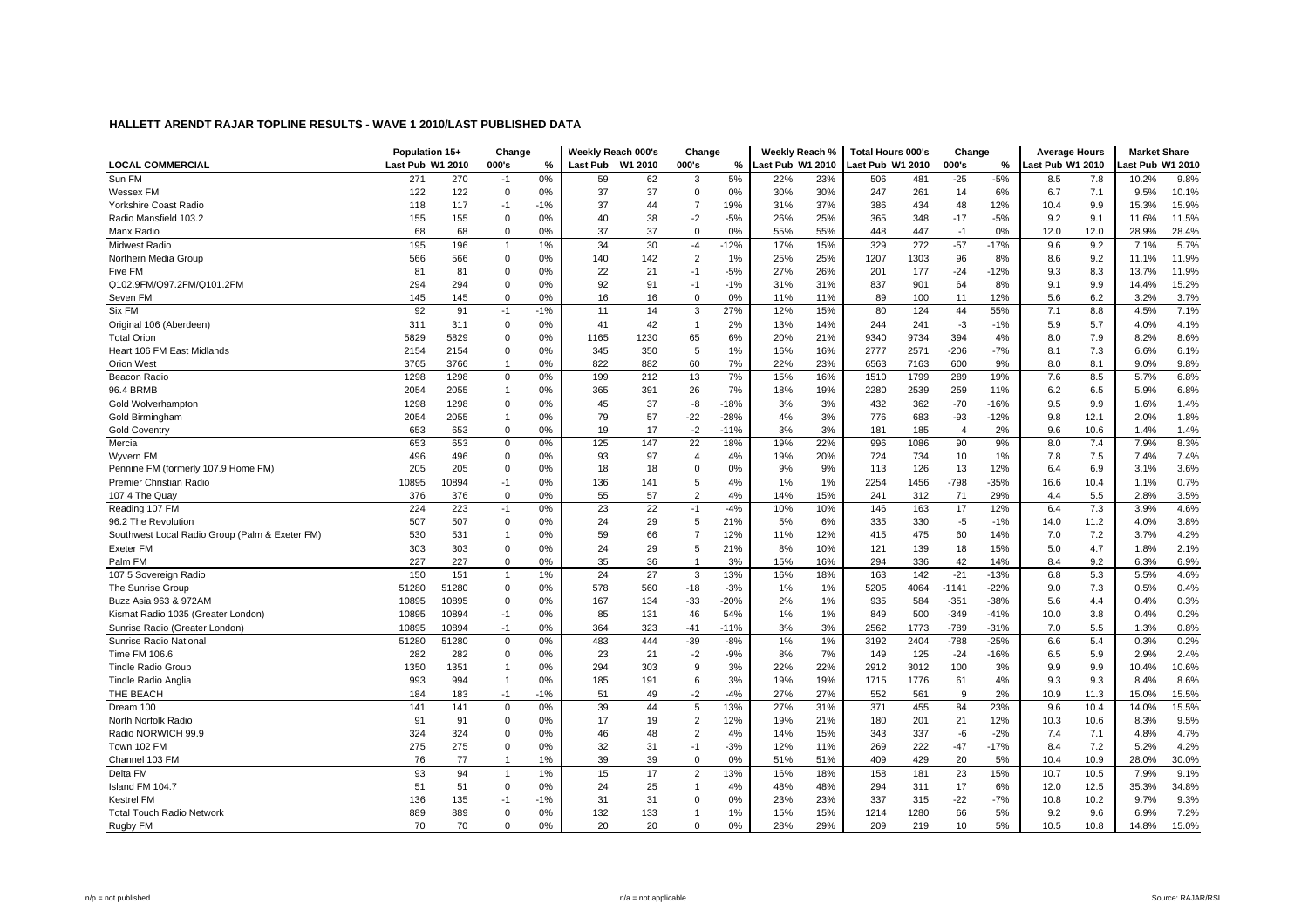|                                                      | Population 15+   |       | Change         |       | Weekly Reach 000's |      | Change         |        | Weekly Reach %   |     | Total Hours 000's |       | Change      |        | <b>Average Hours</b> |      | <b>Market Share</b> |       |
|------------------------------------------------------|------------------|-------|----------------|-------|--------------------|------|----------------|--------|------------------|-----|-------------------|-------|-------------|--------|----------------------|------|---------------------|-------|
| <b>LOCAL COMMERCIAL</b>                              | Last Pub W1 2010 |       | 000's          | %     | Last Pub W1 2010   |      | 000's          | $%$ 1  | Last Pub W1 2010 |     | Last Pub W1 2010  |       | 000's       | ℅      | Last Pub W1 2010     |      | ast Pub W1 2010     |       |
| <b>Touchradio Staffs</b>                             | 248              | 248   | $\mathbf 0$    | $0\%$ | 29                 | 32   | 3              | 10%    | 12%              | 13% | 307               | 398   | 91          | 30%    | 10.5                 | 12.5 | 6.6%                | 8.5%  |
| 96.2FM Touchradio - Coventry                         | 285              | 284   | $-1$           | 0%    | 33                 | 31   | $-2$           | $-6%$  | 12%              | 11% | 231               | 211   | $-20$       | $-9%$  | 7.0                  | 6.8  | 4.3%                | 4.1%  |
| 102FM Touchradio - Warks, Worcs, Cotswolds           | 287              | 287   | $\mathbf 0$    | 0%    | 44                 | 45   | -1             | 2%     | 15%              | 16% | 419               | 405   | $-14$       | $-3%$  | 9.5                  | 9.0  | 6.8%                | 6.3%  |
| 107.3 Touchradio - Warwick                           | 133              | 132   | $-1$           | $-1%$ | $\overline{7}$     | 8    | $\mathbf{1}$   | 14%    | 5%               | 6%  | 48                | 48    | $\mathbf 0$ | 0%     | 7.2                  | 6.4  | 2.1%                | 2.0%  |
| Town and Country Broadcasting (South and West Wales) | 1578             | 1574  | $-4$           | 0%    | 215                | 220  | 5              | 2%     | 14%              | 14% | 1792              | 1760  | $-32$       | $-2%$  | 8.3                  | 8.0  | 5.5%                | 5.5%  |
| 102.1 Bav Radio                                      | 454              | 453   | $-1$           | 0%    | 38                 | 33   | $-5$           | $-13%$ | 8%               | 7%  | 266               | 210   | $-56$       | $-21%$ | 7.1                  | 6.3  | 2.9%                | 2.3%  |
| 106.3 Bridge FM                                      | 122              | 121   | $-1$           | $-1%$ | 36                 | 32   | $-4$           | $-11%$ | 30%              | 26% | 321               | 262   | $-59$       | $-18%$ | 8.9                  | 8.2  | 12.5%               | 10.5% |
| 97.1 Radio Carmarthenshire                           | 127              | 127   | $\mathbf 0$    | 0%    | 38                 | 40   | $\overline{2}$ | 5%     | 30%              | 32% | 324               | 338   | 14          | 4%     | 8.4                  | 8.4  | 12.4%               | 13.0% |
| <b>Nation Radio</b>                                  | 1405             | 1400  | $-5$           | 0%    | 89                 | 91   | $\overline{2}$ | 2%     | 6%               | 6%  | 552               | 679   | 127         | 23%    | 6.2                  | 7.5  | 1.9%                | 2.4%  |
| 102.5 Radio Pembrokeshire                            | 92               | 93    |                | 1%    | 42                 | 42   | $\mathbf 0$    | 0%     | 45%              | 46% | 466               | 455   | $-11$       | $-2%$  | 11.2                 | 10.7 | 24.4%               | 24.3% |
| <b>Total UKRD</b>                                    | 1434             | 1433  | $-1$           | 0%    | 382                | 380  | $-2$           | $-1%$  | 27%              | 26% | 3162              | 3751  | 589         | 19%    | 8.3                  | 9.9  | 10.9%               | 12.2% |
| Pirate FM                                            | 480              | 480   | $\Omega$       | 0%    | 153                | 154  | $\mathbf{1}$   | 1%     | 32%              | 32% | 1650              | 1516  | $-134$      | $-8%$  | 10.8                 | 9.9  | 16.0%               | 14.1% |
| The County Sound Radio Network                       | 539              | 539   | $\Omega$       | 0%    | 154                | 153  | $-1$           | $-1%$  | 29%              | 28% | 1167              | 1461  | 294         | 25%    | 7.6                  | 9.6  | 10.8%               | 13.3% |
| County Sound 1566                                    | 539              | 539   | 0              | 0%    | 14                 | 12   | $-2$           | $-14%$ | 3%               | 2%  | 51                | 36    | $-15$       | $-29%$ | 3.6                  | 3.0  | 0.5%                | 0.3%  |
| 96.4 Eagle Radio                                     | 539              | 539   | $\Omega$       | 0%    | 140                | 141  | $\overline{1}$ | 1%     | 26%              | 26% | 1117              | 1425  | 308         | 28%    | 8.0                  | 10.1 | 10.3%               | 13.0% |
| <b>Total UKRD East</b>                               | 415              | 415   | $\mathbf{0}$   | 0%    | 77                 | 72   | $-5$           | $-6%$  | 19%              | 17% | 594               | 848   | 254         | 43%    | 7.7                  | 11.7 | 7.6%                | 9.9%  |
| KL.FM 96.7                                           | 149              | 149   | $\mathbf 0$    | 0%    | 48                 | 48   | $\mathbf 0$    | 0%     | 32%              | 32% | 494               | 526   | 32          | 6%     | 10.3                 | 10.9 | 14.5%               | 15.7% |
| Star Radio in Cambridge                              | 266              | 266   | $\Omega$       | 0%    | 25                 | 24   | $-1$           | $-4%$  | 9%               | 9%  | 112               | 136   | 24          | 21%    | 4.5                  | 5.7  | 2.2%                | 2.7%  |
| UTV Radio (inc. talkSPORT)                           | 51280            | 51280 | $\Omega$       | 0%    | 3616               | 3598 | $-18$          | 0%     | 7%               | 7%  | 30897             | 29244 | 1653        | $-5%$  | 8.5                  | 8.1  | 3.1%                | 2.9%  |
| UTV Radio (excl. talkSPORT)                          | 6069             | 6070  |                | 0%    | 1201               | 1225 | 24             | 2%     | 20%              | 20% | 10667             | 10765 | 98          | 1%     | 8.9                  | 8.8  | 9.5%                | 9.4%  |
| 107.6 Juice FM                                       | 954              | 954   | $\mathbf 0$    | 0%    | 122                | 138  | 16             | 13%    | 13%              | 14% | 595               | 595   | $\mathbf 0$ | 0%     | 4.9                  | 4.3  | 3.7%                | 3.7%  |
| Peak 107 FM                                          | 413              | 413   | $\mathbf 0$    | 0%    | 85                 | 83   | $-2$           | $-2%$  | 21%              | 20% | 838               | 868   | 30          | 4%     | 9.9                  | 10.5 | 10.1%               | 10.3% |
| The Pulse/Pulse 2                                    | 848              | 848   | $\Omega$       | 0%    | 135                | 135  | $\Omega$       | 0%     | 16%              | 16% | 936               | 980   | 44          | 5%     | 6.9                  | 7.3  | 6.4%                | 7.1%  |
| The Pulse                                            | 848              | 848   | $\Omega$       | 0%    | 124                | 126  | $\overline{2}$ | 2%     | 15%              | 15% | 843               | 877   | 34          | 4%     | 6.8                  | 7.0  | 5.7%                | 6.4%  |
| Pulse <sub>2</sub>                                   | 848              | 848   | $\Omega$       | 0%    | 35                 | 31   | $-4$           | -11%   | 4%               | 4%  | 92                | 103   | 11          | 12%    | 2.6                  | 3.4  | 0.6%                | 0.7%  |
| Signal One & Signal Two                              | 771              | 770   | $-1$           | 0%    | 254                | 277  | 23             | 9%     | 33%              | 36% | 3420              | 3618  | 198         | 6%     | 13.5                 | 13.1 | 21.9%               | 23.1% |
| Signal One                                           | 771              | 770   | $-1$           | 0%    | 243                | 257  | 14             | 6%     | 32%              | 33% | 3026              | 3115  | 89          | 3%     | 12.5                 | 12.1 | 19.4%               | 19.9% |
| Signal Two                                           | 771              | 770   | $-1$           | 0%    | 44                 | 65   | 21             | 48%    | 6%               | 8%  | 394               | 503   | 109         | 28%    | 9.0                  | 7.7  | 2.5%                | 3.2%  |
| Total Swansea Sound/96.4 FM The Wave                 | 454              | 453   | $-1$           | 0%    | 184                | 185  | $\mathbf{1}$   | 1%     | 41%              | 41% | 1888              | 1725  | $-163$      | $-9%$  | 10.3                 | 9.3  | 20.6%               | 18.6% |
| 96.4 FM The Wave                                     | 454              | 453   | $-1$           | 0%    | 138                | 146  | 8              | 6%     | 30%              | 32% | 1160              | 1111  | $-49$       | $-4%$  | 8.4                  | 7.6  | 12.7%               | 12.0% |
| Swansea Sound - 1170 MW                              | 454              | 453   | $-1$           | 0%    | 78                 | 73   | $-5$           | $-6%$  | 17%              | 16% | 728               | 614   | $-114$      | $-16%$ | 9.4                  | 8.4  | 7.9%                | 6.6%  |
| U105                                                 | 851              | 852   | $\overline{1}$ | 0%    | 136                | 143  | $\overline{7}$ | 5%     | 16%              | 17% | 1117              | 1296  | 179         | 16%    | 8.2                  | 9.1  | 6.8%                | 7.7%  |
| Radio Wave 96.5 FM                                   | 240              | 241   |                | 0%    | 63                 | 62   | $-1$           | $-2%$  | 26%              | 26% | 586               | 619   | 33          | 6%     | 9.3                  | 9.9  | 11.7%               | 12.2% |
| 102.4 Wish/107.2 Wire/107.4 Tower FM                 | 705              | 1112  | 407            | 58%   | 147                | 190  | 43             | 29%    | 21%              | 17% | 1008              | 1190  | 182         | 18%    | 6.8                  | 6.3  | 7.5%                | 5.8%  |
| 107.4 Tower FM                                       | 431              | 431   | $\mathbf 0$    | 0%    | 49                 | 48   | $-1$           | $-2%$  | 11%              | 11% | 350               | 413   | 63          | 18%    | 7.1                  | 8.5  | 4.7%                | 5.4%  |
| 107.2 Wire FM                                        | 276              | 277   | $\overline{1}$ | 0%    | 63                 | 59   | $-4$           | $-6%$  | 23%              | 21% | 468               | 333   | $-135$      | $-29%$ | 7.4                  | 5.7  | 8.6%                | 6.4%  |
| 102.4 Wish FM                                        | 464              | 465   |                | 0%    | 86                 | 85   | $-1$           | $-1%$  | 19%              | 18% | 540               | 443   | $-97$       | $-18%$ | 6.3                  | 5.2  | 6.3%                | 5.0%  |
| 107.7 The Wolf                                       | 429              | 428   | -1             | 0%    | 41                 | 41   | $\Omega$       | 0%     | 10%              | 10% | 272               | 296   | 24          | 9%     | 6.7                  | 7.1  | 3.2%                | 3.5%  |
| Wave 102 FM                                          | 153              | 153   | $\mathbf 0$    | 0%    | 25                 | 26   | $\mathbf 1$    | 4%     | 17%              | 17% | 204               | 214   | 10          | 5%     | 8.1                  | 8.4  | 7.4%                | 7.9%  |
| Yorkshire Radio                                      | 4461             | 4444  | $-17$          | 0%    | 52                 | 67   | 15             | 29%    | 1%               | 1%  | 182               | 312   | 130         | 71%    | 3.5                  | 4.7  | 0.2%                | 0.4%  |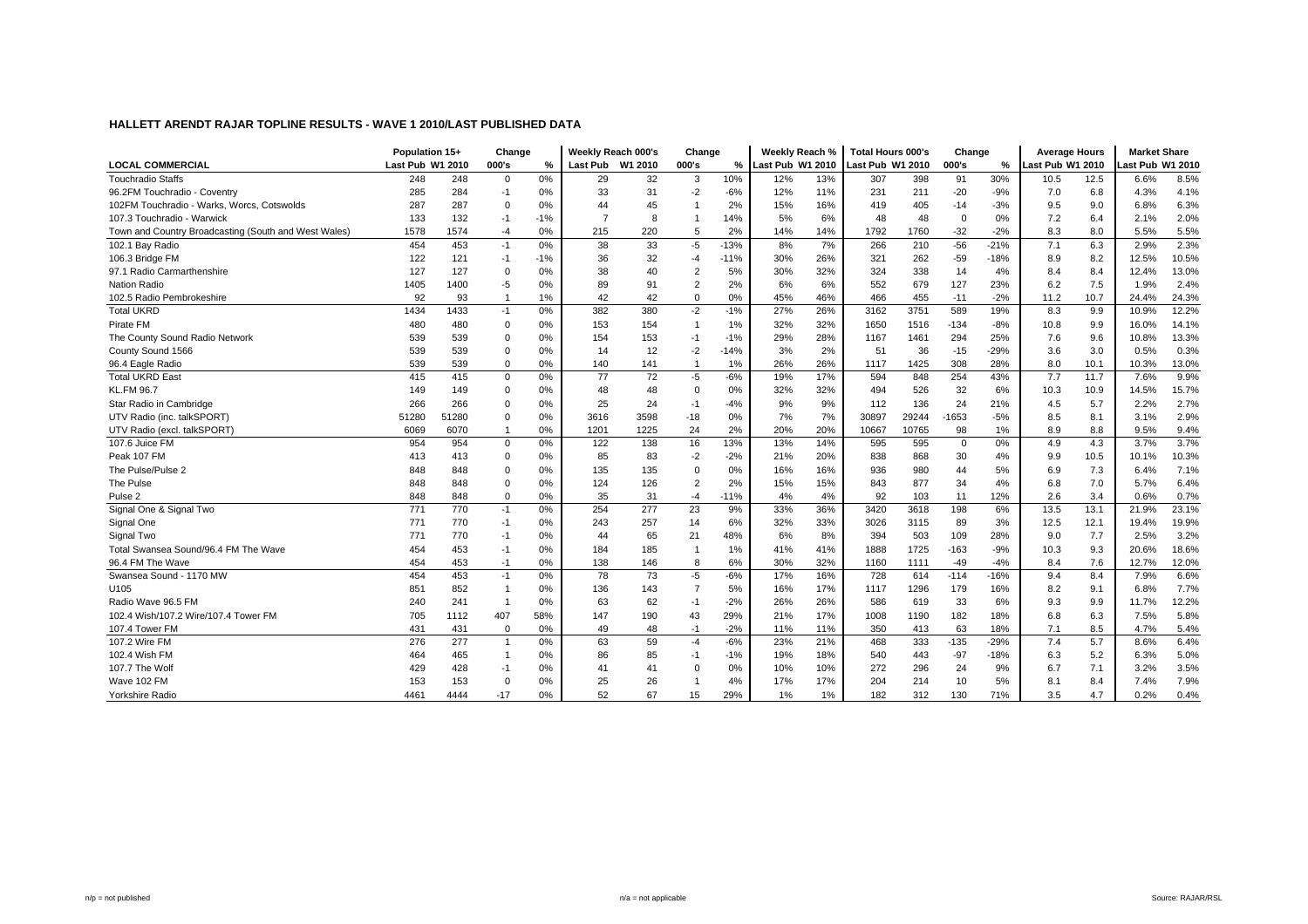|                                      | Population 15+   |       | Change         |    | Weekly Reach 000's |      | Change         |        | Weekly Reach %   |     | <b>Total Hours 000's</b> |       | Change |        | <b>Average Hours</b> |      | <b>Market Share</b> |       |
|--------------------------------------|------------------|-------|----------------|----|--------------------|------|----------------|--------|------------------|-----|--------------------------|-------|--------|--------|----------------------|------|---------------------|-------|
| <b>LOCAL COMMERCIAL</b>              | Last Pub W1 2010 |       | 000's          | %  | Last Pub W1 2010   |      | 000's          | ℅      | Last Pub W1 2010 |     | ast Pub W1 2010          |       | 000's  | %      | Last Pub W1 2010     |      | ast Pub W1 2010     |       |
| <b>BBC Local Radio</b>               | 41367            | 41362 | $-5$           | 0% | 6706               | 7691 | 985            | 15%    | 16%              | 19% | 63451                    | 71825 | 8374   | 13%    | 9.5                  | 9.3  | 8.0%                | 8.8%  |
| <b>BBC Radio Berkshire</b>           | 786              | 786   | $\mathbf 0$    | 0% | 132                | 157  | 25             | 19%    | 17%              | 20% | 1106                     | 1067  | $-39$  | $-4%$  | 8.4                  | 6.8  | 7.5%                | 7.1%  |
| <b>BBC Radio Bristol</b>             | 885              | 884   | -1             | 0% | 153                | 163  | 10             | 7%     | 17%              | 18% | 1604                     | 1764  | 160    | 10%    | 10.5                 | 10.8 | 9.3%                | 9.9%  |
| <b>BBC Radio Cambridgeshire</b>      | 703              | 703   | $\Omega$       | 0% | 109                | 130  | 21             | 19%    | 16%              | 18% | 739                      | 839   | 100    | 14%    | 6.8                  | 6.5  | 5.8%                | 6.1%  |
| <b>BBC Radio Cornwall</b>            | 456              | 456   | $\Omega$       | 0% | 143                | 142  | $-1$           | $-1%$  | 31%              | 31% | 1765                     | 1959  | 194    | 11%    | 12.3                 | 13.8 | 17.8%               | 18.3% |
| <b>BBC Coventry and Warwickshire</b> | 660              | 660   | $\mathbf 0$    | 0% | 78                 | 86   | 8              | 10%    | 12%              | 13% | 596                      | 548   | $-48$  | $-8%$  | 7.6                  | 6.4  | 4.5%                | 4.0%  |
| <b>BBC Radio Cumbria</b>             | 406              | 406   | $\Omega$       | 0% | 122                | 154  | 32             | 26%    | 30%              | 38% | 1243                     | 1385  | 142    | 11%    | 10.2                 | 9.0  | 15.9%               | 17.9% |
| <b>BBC Radio Derby</b>               | 629              | 629   | $\Omega$       | 0% | 155                | 174  | 19             | 12%    | 25%              | 28% | 1643                     | 1882  | 239    | 15%    | 10.6                 | 10.8 | 13.8%               | 15.7% |
| <b>BBC Radio Devon</b>               | 978              | 978   | $\mathbf 0$    | 0% | 202                | 228  | 26             | 13%    | 21%              | 23% | 2440                     | 2562  | 122    | 5%     | 12.1                 | 11.2 | 12.5%               | 12.4% |
| <b>BBC</b> Essex                     | 1262             | 1261  | $-1$           | 0% | 224                | 245  | 21             | 9%     | 18%              | 19% | 2809                     | 2686  | $-123$ | $-4%$  | 12.5                 | 11.0 | 9.9%                | 9.6%  |
| <b>BBC Radio Gloucestershire</b>     | 483              | 483   | $\mathbf 0$    | 0% | 97                 | 99   | $\overline{2}$ | 2%     | 20%              | 20% | 1155                     | 1332  | 177    | 15%    | 11.9                 | 13.5 | 11.5%               | 13.6% |
| <b>BBC Hereford &amp; Worcester</b>  | 494              | 492   | $-2$           | 0% | 96                 | 127  | 31             | 32%    | 19%              | 26% | 1097                     | 1207  | 110    | 10%    | 11.5                 | 9.5  | 11.6%               | 12.3% |
| <b>BBC Radio Humberside</b>          | 763              | 762   | $-1$           | 0% | 184                | 205  | 21             | 11%    | 24%              | 27% | 2024                     | 2101  | 77     | 4%     | 11.0                 | 10.3 | 11.5%               | 13.1% |
| <b>BBC Radio Kent</b>                | 1379             | 1378  | $-1$           | 0% | 204                | 241  | 37             | 18%    | 15%              | 17% | 2260                     | 2868  | 608    | 27%    | 11.1                 | 11.9 | 6.8%                | 8.7%  |
| <b>BBC Radio Lancashire</b>          | 1184             | 1184  | $\mathbf 0$    | 0% | 222                | 228  | 6              | 3%     | 19%              | 19% | 2264                     | 1849  | $-415$ | $-18%$ | 10.2                 | 8.1  | 10.7%               | 8.5%  |
| <b>BBC Radio Leeds</b>               | 1620             | 1619  | $-1$           | 0% | 233                | 226  | $-7$           | $-3%$  | 14%              | 14% | 1750                     | 1532  | $-218$ | $-12%$ | 7.5                  | 6.8  | 6.4%                | 6.0%  |
| <b>BBC Radio Leicester</b>           | 799              | 798   | $-1$           | 0% | 180                | 161  | $-19$          | $-11%$ | 23%              | 20% | 1747                     | 1462  | $-285$ | $-16%$ | 9.7                  | 9.1  | 11.1%               | 9.4%  |
| <b>BBC Radio Lincolnshire</b>        | 535              | 536   |                | 0% | 94                 | 111  | 17             | 18%    | 18%              | 21% | 1126                     | 1294  | 168    | 15%    | 12.0                 | 11.7 | 10.3%               | 11.4% |
| BBC London 94.9                      | 10895            | 10894 | $-1$           | 0% | 443                | 521  | 78             | 18%    | 4%               | 5%  | 3272                     | 3166  | $-106$ | $-3%$  | 7.4                  | 6.1  | 1.6%                | 1.5%  |
| <b>BBC Radio Manchester</b>          | 2120             | 2121  | -1             | 0% | 212                | 241  | 29             | 14%    | 10%              | 11% | 1524                     | 1753  | 229    | 15%    | 7.2                  | 7.3  | 4.2%                | 4.8%  |
| <b>BBC Radio Mersevside</b>          | 1616             | 1615  | $-1$           | 0% | 302                | 324  | 22             | 7%     | 19%              | 20% | 3409                     | 3323  | $-86$  | $-3%$  | 11.3                 | 10.3 | 12.1%               | 11.4% |
| <b>BBC Radio Newcastle</b>           | 1411             | 1412  | $\overline{1}$ | 0% | 282                | 299  | 17             | 6%     | 20%              | 21% | 2147                     | 1859  | $-288$ | $-13%$ | 7.6                  | 6.2  | 8.5%                | 7.7%  |
| <b>BBC Radio Norfolk</b>             | 759              | 759   | $\Omega$       | 0% | 192                | 214  | 22             | 11%    | 25%              | 28% | 2398                     | 2714  | 316    | 13%    | 12.5                 | 12.7 | 14.7%               | 16.2% |
| <b>BBC Radio Northampton</b>         | 476              | 476   | $\Omega$       | 0% | 84                 | 99   | 15             | 18%    | 18%              | 21% | 1076                     | 1142  | 66     | 6%     | 12.7                 | 11.6 | 12.3%               | 12.2% |
| <b>BBC Radio Nottingham</b>          | 783              | 783   | $\mathbf 0$    | 0% | 178                | 182  | $\overline{4}$ | 2%     | 23%              | 23% | 1680                     | 1755  | 75     | 4%     | 9.4                  | 9.6  | 10.7%               | 11.3% |
| BBC Oxford 95.2FM                    | 515              | 514   | $-1$           | 0% | 63                 | 76   | 13             | 21%    | 12%              | 15% | 558                      | 922   | 364    | 65%    | 8.9                  | 12.1 | 5.6%                | 9.1%  |
| <b>BBC Radio Sheffield</b>           | 1255             | 1254  | $-1$           | 0% | 225                | 255  | 30             | 13%    | 18%              | 20% | 1925                     | 2110  | 185    | 10%    | 8.5                  | 8.3  | 8.5%                | 9.2%  |
| <b>BBC Radio Shropshire</b>          | 378              | 377   | $-1$           | 0% | 94                 | 111  | 17             | 18%    | 25%              | 30% | 1242                     | 1152  | $-90$  | $-7%$  | 13.2                 | 10.3 | 15.5%               | 13.7% |
| <b>BBC Radio Solent</b>              | 1519             | 1519  | $\mathbf 0$    | 0% | 236                | 243  | $\overline{7}$ | 3%     | 16%              | 16% | 2633                     | 2516  | $-117$ | $-4%$  | 11.1                 | 10.4 | 7.6%                | 7.1%  |
| <b>BBC Solent for Dorset</b>         | 172              | 172   | $\mathbf 0$    | 0% | 22                 | 24   | 2              | 9%     | 13%              | 14% | 206                      | 194   | $-12$  | $-6%$  | 9.4                  | 8.0  | 5.7%                | 5.4%  |
| <b>BBC</b> Somerset                  | 439              | 439   | $\mathbf 0$    | 0% | 54                 | 55   | $\overline{1}$ | 2%     | 12%              | 13% | 706                      | 545   | $-161$ | $-23%$ | 13.0                 | 9.8  | 6.4%                | 5.2%  |
| <b>BBC Radio Stoke</b>               | 595              | 596   |                | 0% | 161                | 174  | 13             | 8%     | 27%              | 29% | 1811                     | 1556  | $-255$ | $-14%$ | 11.3                 | 8.9  | 14.9%               | 13.2% |
| <b>BBC Radio Suffolk</b>             | 528              | 528   | $\Omega$       | 0% | 113                | 128  | 15             | 13%    | 21%              | 24% | 1183                     | 1283  | 100    | 8%     | 10.5                 | 10.0 | 11.1%               | 11.5% |
| BBC Sussex and BBC Surrey            | 2439             | 2440  |                | 0% | 220                | 260  | 40             | 18%    | 9%               | 11% | 2094                     | 2388  | 294    | 14%    | 9.5                  | 9.2  | 4.0%                | 4.5%  |
| <b>BBC Tees</b>                      | 786              | 787   |                | 0% | 136                | 126  | $-10$          | $-7%$  | 17%              | 16% | 690                      | 754   | 64     | 9%     | 5.1                  | 6.0  | 4.7%                | 4.9%  |
| <b>BBC Three Counties Radio</b>      | 1271             | 1271  | $\mathbf 0$    | 0% | 133                | 147  | 14             | 11%    | 10%              | 12% | 964                      | 1172  | 208    | 22%    | 7.3                  | 8.0  | 3.9%                | 4.7%  |
| BBC WM (Birmingham & Black Country)  | 2246             | 2242  | -4             | 0% | 231                | 243  | 12             | 5%     | 10%              | 11% | 2337                     | 2844  | 507    | 22%    | 10.1                 | 11.7 | 5.5%                | 6.9%  |
| <b>BBC Radio Wiltshire/Swindon</b>   | 536              | 537   |                | 0% | 73                 | 69   | $-4$           | $-5%$  | 14%              | 13% | 530                      | 574   | 44     | 8%     | 7.2                  | 8.3  | 4.9%                | 5.0%  |
| <b>BBC Radio York</b>                | 530              | 530   | $\Omega$       | 0% | 84                 | 82   | $-2$           | $-2%$  | 16%              | 15% | 632                      | 829   | 197    | 31%    | 7.6                  | 10.1 | 5.8%                | 7.4%  |
| <b>BBC Radio Guernsey</b>            | 51               | 51    | $\Omega$       | 0% | 18                 | 18   | $\mathbf 0$    | 0%     | 35%              | 36% | 209                      | 222   | 13     | 6%     | 11.5                 | 12.2 | 25.1%               | 24.8% |
| <b>BBC Radio Jersey</b>              | 76               | 77    |                | 1% | 31                 | 28   | $-3$           | $-10%$ | 41%              | 36% | 324                      | 314   | $-10$  | $-3%$  | 10.3                 | 11.2 | 22.2%               | 22.0% |